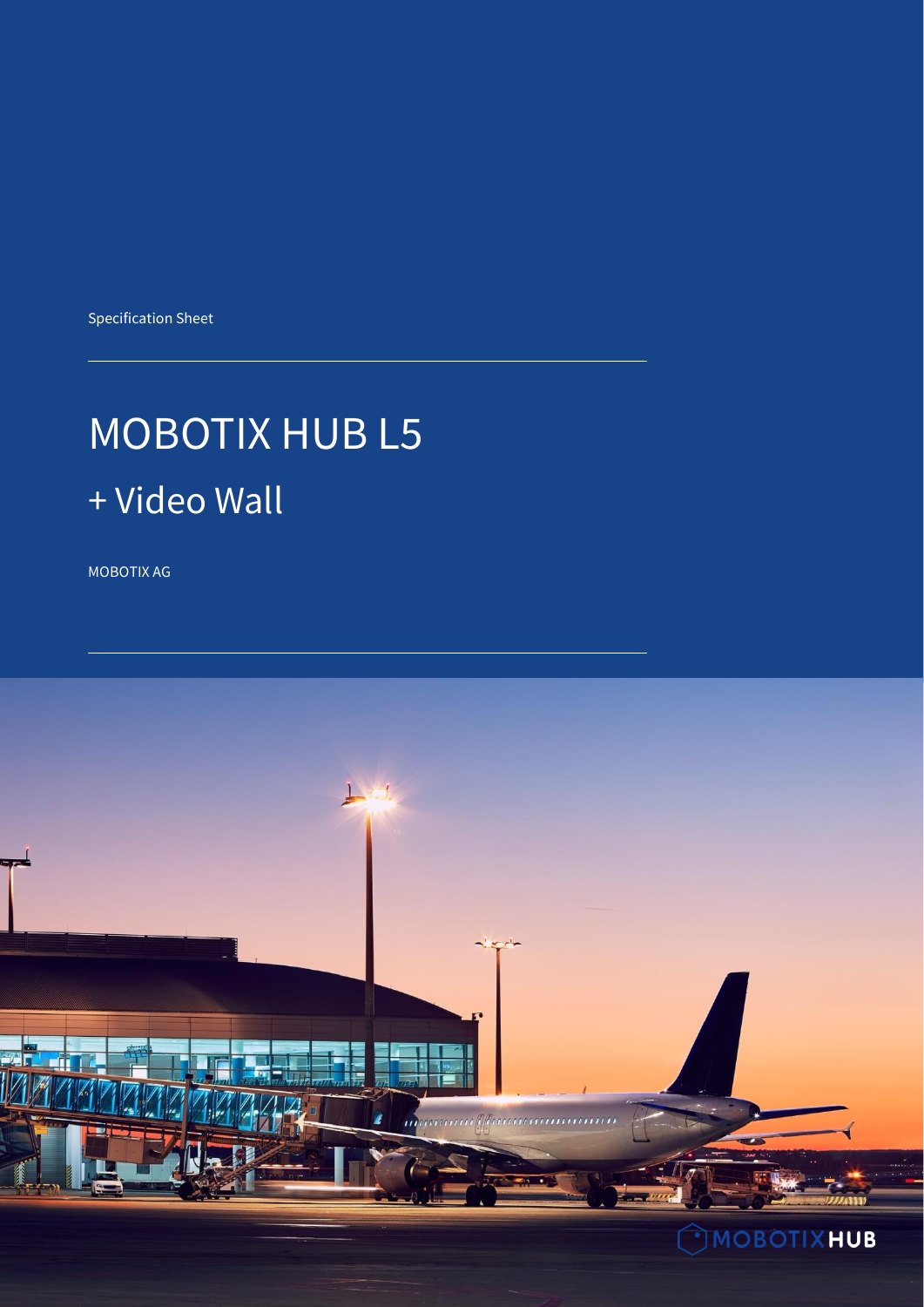## **Contents**

<span id="page-1-0"></span>

| <b>Feature Overview</b>                    | 3  |
|--------------------------------------------|----|
| <b>Key features</b>                        | 3  |
| <b>Integration options</b>                 | 4  |
| <b>Detailed Product Features</b>           | 5  |
| Recording server/failover recording server | 5  |
| Management server and Management Client    | 6  |
| <b>Event Server</b>                        | 9  |
| <b>MOBOTIX HUB Mobile server</b>           | 10 |
| <b>DLNA</b> server                         | 10 |
| <b>MOBOTIX HUB Desk Client</b>             | 10 |
| <b>MOBOTIX HUB Desk Client - Player</b>    | 14 |
| <b>MOBOTIX HUB Web Client</b>              | 15 |
| <b>MOBOTIX HUB Mobile</b>                  | 15 |
| <b>MOBOTIX HUB Video Wall</b>              | 16 |
| <b>Miscellaneous</b>                       | 18 |
| <b>GDPR-ready seal</b>                     | 18 |
| Minimum system requirements                | 18 |
| <b>Supported languages</b>                 | 18 |
| Licensing structure                        | 18 |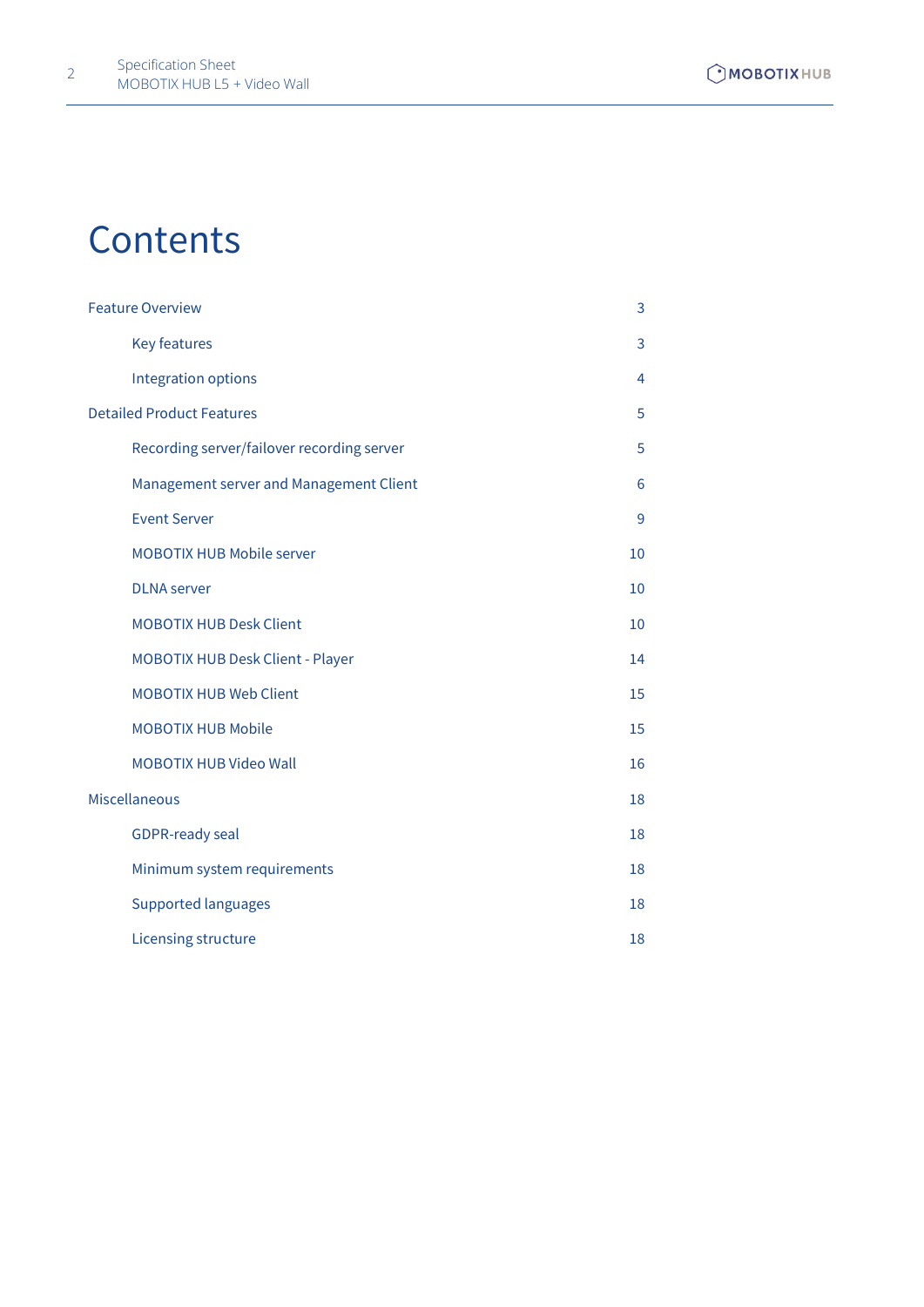#### <span id="page-2-0"></span>**Key features**

- **Limitless multi-server and multi-site solution:**  MOBOTIX HUB L5 supports an unrestricted number of users, hardware devices, servers and sites. It allows the expansion of any installation as it is required
- **High performance recording server:** Building on a native 64-bit windows implementation and a highly-optimized database technology with RAM-based pre-buffering, the recording server supports minimum 3.1 Gbit/s recording rate
- **Hardware accelerated Video Motion Detection**: Video motion detection decoding takes advantage of processing power in Graphical Processing Units to significantly reduce the CPU load and improve performance of the recording servers. It requires CPU with support for Intel Quick Sync Video or NVIDIA card with compute architecture 3.x (Kepler) or newer
- **Centralized management:** A Management Client connected to the management server enables full remote system configuration of all recording servers, failover servers, devices, rules, schedules and user rights
- **High availability – failover recording servers:**  A redundancy option for recording servers to ensure maximum system uptime while minimizing video interruption in the event of system problems. Operates in two failover modes: cold stand-by and hot stand-by
- **MOBOTIX HUB Interconnect:** A unique system concept that allows all appliances to be interconnected with a central MOBOTIX HUB L5 system to gain central surveillance operation across geographically dispersed sites
- **MOBOTIX Federated Architecture:** System concept that enables multiple individual MOBOTIX HUB L5 and MOBOTIX HUB L4 systems to be connected with a central MOBOTIX HUB L5 system in a hierarchical architecture for infinite scalability and central management
- **Alarm Manager:** Single-point alarm function that provides a consolidated and clear overview of security and system-related alarms
- **MOBOTIX HUB Video Wall:** Flexible and hardware independent video wall feature that seamlessly integrates with the Management Client and MOBOTIX HUB Desk Client
- Two-step verification: Prevents non-authorized people from accessing the system and protects against "man-in-themiddle" attacks
- **Centralized Search in Desk Client:** Dedicated tab for searching recording sequences,

bookmarks, events, motion, alarms, vehicle<sup>1</sup>, people<sup>1</sup>, location<sup>1</sup> and LPR. These Search categories can be combined, and also with third party search agent plugins. Save search templates. Visualize location of Search result. Integrates with technology partner solutions.

• **Metadata support:**

Supports reception, storage and export of metadata, including metadata from camera-resided video analytics and location data in Video Push from MOBOTIX HUB Mobile

#### • **Evidence Lock:**

Secures availability of video for investigations by overriding normal video retention and grooming policies

• **Edge Storage with audio support:**

Uses camera-based storage as a complement to the central storage in the recording servers, with flexible video retrieval based on time schedules, events or manual requests, including the ability to combine centrally and remotely stored video using Scalable Video Quality Recording™ (SVQR).

- **Secure multi-stage storage:** Unique data storage solution that combines superior performance and scalability with video data grooming for cost-efficient, long-term video storage, with the option to encrypt and digitally sign stored video and audio
- **Tiered management rights:**

Makes it possible to assign partial management permissions to system administrators using the Management Client

• **64-bit recording servers:** 

Allow more cameras to be run on a single recording server

#### • **Intuitive map function:**

Multi-layered and interactive maps display the location of every camera and offer control of the entire surveillance system. It also has seamless dragand-drop integration with MOBOTIX HUB Video Wall

• **Pro Map:**

Seamless geo-navigation supporting map services such as Bing, Google and OpenStreetMaps as well as geo-referenced GIS maps and CAD drawings, with drilldown possibilities to the classic maps

• **Bookmarking:**

Allows users to mark video sections of interest and add descriptive notes for later analysis or sharing with other users

• **Multicast support:** 

Optimizes network load in systems with many users by sending one video stream per camera to multiple MOBOTIX HUB Desk Clients

• **Multiple language support:** 

Lets most operators use the system in their native language with support for 30 different languages, while the Management Client is available in 14 languages

<sup>1</sup> Limited to certain camera models that can perform video analytics and export ONVIF compliant metadata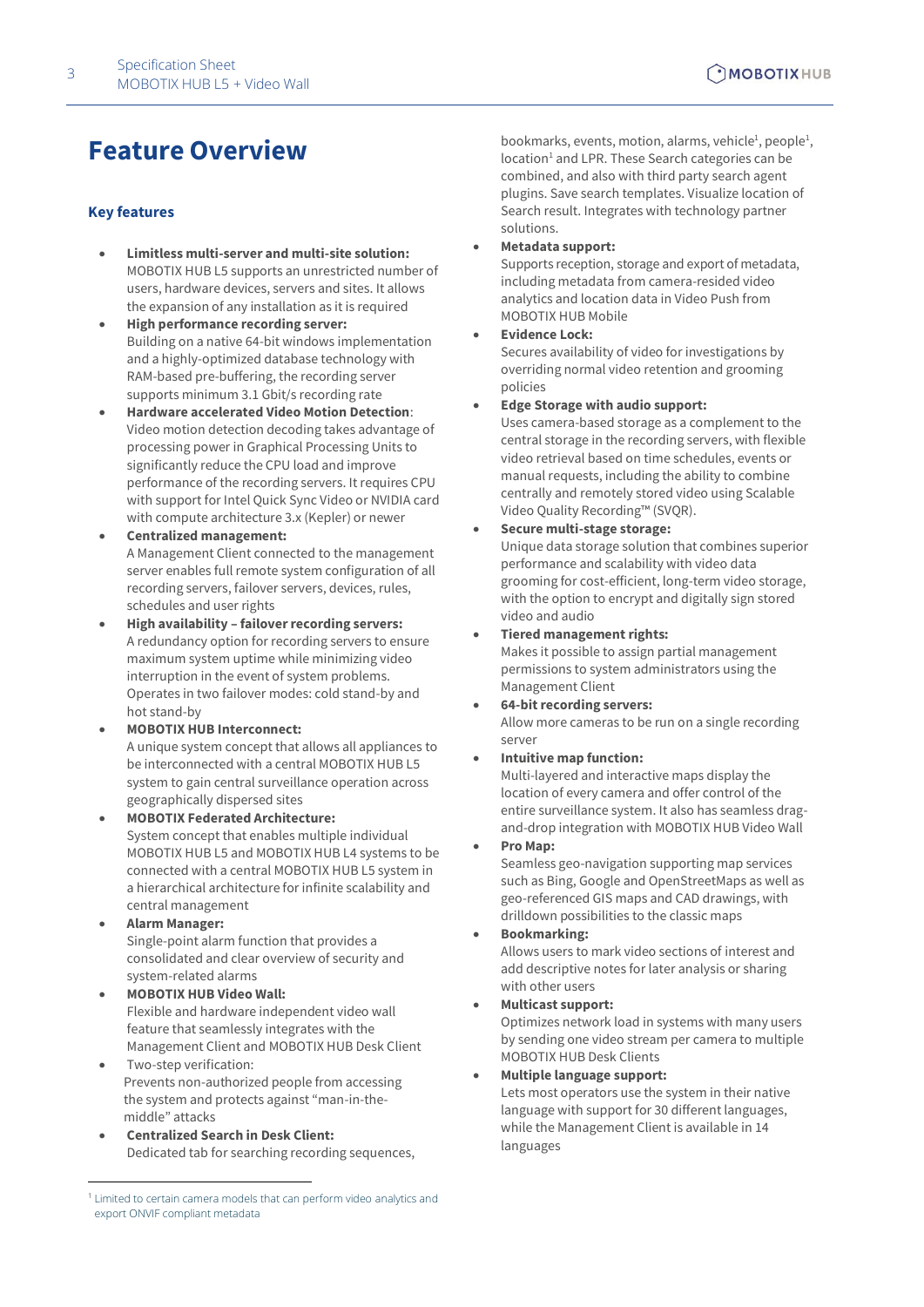#### • **Fast evidence export:**

Deliver authentic evidence to public authorities by exporting video to various formats, including video from multiple cameras in encrypted MOBOTIX HUB format with dedicated player application included

- **Audit logs:**  Enables extensive logging of all user system accesses, configuration changes and operator actions
- **Flexible user and rights management:**  Strict privileges on management of users' access to functions and camera actions. Modular user management with support for basic user accounts to global user management with single sign-on Microsoft<sup>®</sup> Active Directory accounts.
- **Versatile rule system:** Facilitates the automation of different aspects of the system, including camera control, system behavior and external devices, based on events or time schedules
- **Customizable management user interface** Adaptable management user interface makes it possible to toggle the availability of functions on and off in the Management Client
- **System Monitor** Customizable real-time system monitoring dashboard and report function for proactive maintenance of the VMS installation
- **Virtual environment**  Support for VMware and Hyper-V virtualization solutions (to exclude hardware acceleration which in not supported in a virtual environment)

#### <span id="page-3-0"></span>**Integration options**

- The MOBOTIX HUB Integration Platform Software Development Kit (HUB SDK) enables seamless integration of video analytics algorithms and other third-party applications in MOBOTIX HUB Desk Client and Management Client
- Compatible with MOBOTIX HUB Transact and MOBOTIX HUBRetail, which integrate video surveillance with ATMs, point-of-sale (POS) and enterprise resource planning (ERP) systems for managing loss prevention and fraud
- Compatible with MOBOTIX HUBAccess for video enabled physical security, which integrates with access control and intrusion systems
- Compatible with MOBOTIX HUB LPR for automatic reading and tracking of vehicle license plates
- Generic event integration enables easy and fast integration of third-party applications and systems via a simple message-based socket communication interface
- Supports MOBOTIX Open Network Bridge that enables full video interoperability in multivendor installations using a standardized ONVIF compliant video-out interface
- System configuration API enables external applications to make changes to the system's configuration
- Supports display of HUB SDK plug-in items on the Pro Map
- HUB SDK Mobile enables integrations to third party Mobile or Web applications
- MOBOTIX 's Driver Framework enables device manufacturers to develop their own drivers for MOBOTIX HUB using HUB SDK, enabling wider device support and deeper integration of cameras, IoT devices, and more.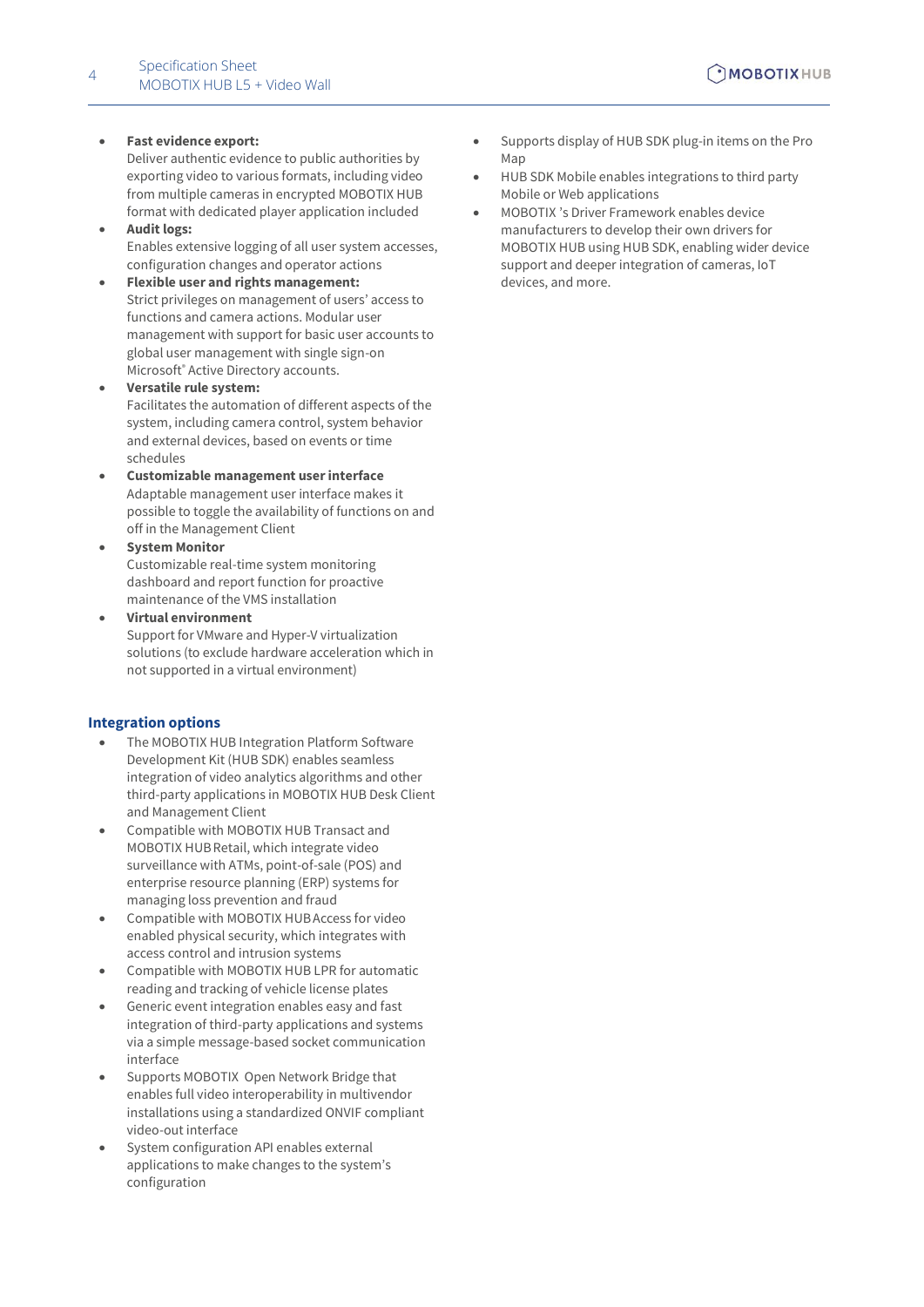## <span id="page-4-0"></span>**Detailed Product Features**

#### <span id="page-4-1"></span>**Recording server/failover recording server**

#### **System**

- Simultaneous digital multi-channel MJPEG, MPEG4, MPEG-4 ASP, MxPEG, H.264 and H.265 video recording of IP cameras and IP video encoders without any software limitations on number of cameras per server
- Two-way audio allows users to transmit and record audio from connected microphones and audio from the operator's microphone to attached speakers
- Generic framework for receiving and storing metadata from compatible devices and clients
- Route traffic between multiple connected cameras and multiple clients requesting live view, playback and export
- Multicast one video stream to all MOBOTIX HUB Desk Clients. The infrastructure must support IGMP to reach remote networks
- Generic 360 dewarping. Dewarping allows the user to cover a wide area with a single device, but also to have a 'normal' view of an otherwise distorted or reversed image.
- Multi-live streaming gives the possibility to define multiple streams for live viewing with different properties. It optimizes MOBOTIX HUB Desk Client viewing performance according to the available bandwidth and view layouts, which is ideal for deployments with remote viewing. Number of streams supported is set by the camera driver<sup>2</sup>
- Adaptive streaming enables a lower resolution stream from the recording server to the Desk Client, Video Wall, Mobile Client or Web client when a high resolution is not required, i.e. when displaying video where the view items do not require high resolution streams
- A dedicated recording stream enables optimization stream properties (resolutions, encodings and frame rate) for video storage and forensic usage
- Secure high-speed recording database holding JPEG images or MPEG4, MPEG-4 ASP, MxPEG, H.264 or H.265 streams
- Flexible control of recording characteristics for MPEG4/H.264/H.265 streams, making it possible to toggle between recording key frames only or the full stream
- Record more than 30 frames per second per camera, limited only by hardware
- Recording quality depends entirely on camera and video encoder capabilities with no software limitations
- Possibility to import pre-event images recorded locally in camera or video encoder
- Pre-recording buffer (used for event/motion based recording) in RAM minimizes the disk read/write operations when no video is recorded
- Edge Storage with flexible retrieval enables video retrieval from camera storage based on time schedules, events or manual requests. This enables users to effectively retrieve video recordings across low-bandwidth connections
- Scalable Video Quality Recording™ (SVQR) enables seamless merging of video stored centrally in the recording server, and video retrieved from a camera associated edge storage, or interconnected system.
- Built-in, real-time, camera-independent motion detection with the ability to generate motion metadata for Smart Search
- The recording server runs as a Windows service under local system account or optional local Windows user or Microsoft Active Directory account with run-as-aservice privileges
- Port forwarding enables clients to access the recording servers from outside a network address translation (NAT) firewall
- Support for both IPv4 and IPv6 addressing
- 64-bit recording servers allow more cameras to be run on a single server unit
- Secure HTTPS camera connection on devices supporting HTTPS
- Adding devices on HTTPS
- Encrypted communication between Recording Server and services retrieving streaming data
- Digital signing of the recording server's video database can be used to verify that recorded video has not been modified or tampered with while stored in the MOBOTIX HUB L5 system or after export
- Remote Connect Services enable you to securely connect remote cameras across different types of private and public networks
- Video decoding takes advantage of processing power in Graphical Processing Units. This includes the GPU part of the Intel CPU (requires CPU with support for Intel Quick Sync Video) and in the GPU of additional external NVIDIA cards
- Functional recording server even if a recording storage area is unavailable. Continued recording of video from devices with available recording storage and live video on devices without available recording storage
- Support for shutdown of recording server if recording storage becomes unavailable, to enable fail over to take over

#### •

#### **High availability**

- MOBOTIX HUB L5 offers two levels of redundancy on the recording servers: Cold and hot stand-by failover
- Both mechanisms offer fully automatic and user transparent failover in the event of hardware or

<sup>&</sup>lt;sup>2</sup> Please view list of supported devices and number of supported streams.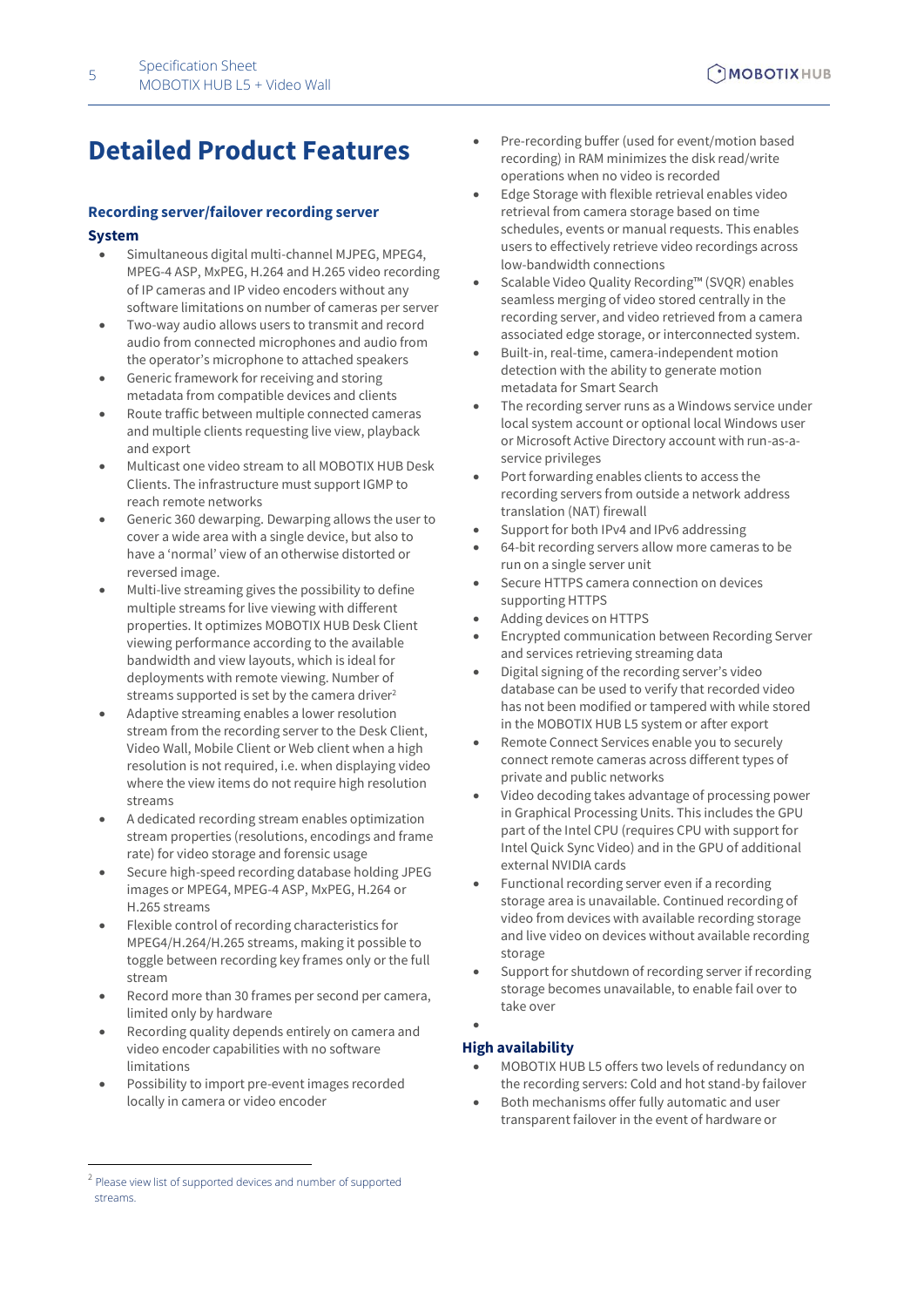system failure, with automatic synchronization at system recovery

- Cold stand-by failover is a cost-efficient redundancy solution where one, or a group of, failover recording servers can act as backup to one or multiple recording servers
- Hot Stand-by failover is a high-security redundancy solution providing minimal interruption in recording and live streams, where a dedicated failover recording server is preconfigured for a recording server

#### **Pan-tilt-zoom (PTZ)**

- "Pass-through" control of manual PTZ operation from clients with user priority
- 32,000 PTZ priority levels for control of rights between different operators and automatic patrolling schemes
- Execute rule-based go-to preset position on events and patrolling
- Pause PTZ patrolling on event and resume patrolling after manual session timeout
- Import PTZ presets defined in the PTZ camera
- Rename imported PTZ presets

#### **I/O and events**

- Support for devices with one or more input and output ports
- Powerful rule processing engine for execution of start and stop actions triggered by events or time profiles

#### **Setup and management**

- Download and install the recording server from a web page on the management server. The recording server is completely managed via the Management Client and configuration changes are applied instantly while recording is in operation
- Selecting "Single computer" set up during the initial installation the system automatically performs certain configurations for an easier installation experience
- Local recording server configuration data is available during periods where the management server is inaccessible
- Recording server manager is available in the local console notification area (icon tray) for status messages, start/stop of the service and change of network settings

#### **Client access**

- Facilitate client access
- Clients are authenticated and authorized at the management server and use a session-limited access token to access the recording server
- System administrators controlling systems with multiple users can control access permission per client for each of the three MOBOTIX HUB clients, resulting in safer security access

#### **Alerting and notification**

The system acts as a simple network management protocol (SNMP) agent that can generate an SNMP trap as a result of a rule activation

#### **Logs**

Logging of system, audit and rule entries to the management server with local caching during offline scenarios.

#### <span id="page-5-0"></span>**Management server and Management Client**

#### **System**

- Management server for user authentication logon, system configuration and logging
- Management Client for central administration of the system such as recording servers, devices, security, rules and logging
- All configuration and logs from the entire system are stored in a centralized Microsoft SQL database and accessible by the management server only
- Failover solution for the management server provides a resilient system solution based on Windows Server Clustering, ensuring high system availability
- Encrypted communication between Management Server and Recording Server'
- Management server manager is available in the local console notification area (icon tray) for status messages and to start/stop the service
- The management server runs as a Windows service under local system account or optional local Windows user or Microsoft active directory account with run-as-a-service privileges
- To register and validate your licenses, the system offers easy-to-use automatic or manual online activation via the Internet and alternatively, offline activation via email and web for closed surveillance networks
- Support for both IPv4 and IPv6 addressing

#### **MOBOTIX HUB Interconnect**

- System concept that interconnects all MOBOTIX MOBOTIX HUB video management software units to gain central operation and cost-effective management of geographically dispersed surveillance sites
- Intelligent video storage management makes optimal use of remote/central video storage and available network bandwidth with a choice to store video recordings remotely, centrally or combined with flexible revival of the remotely stored video
- Possibility to define time interval and bandwidth cap for upload of video from an interconnected site
- Enables the proactive detection of errors and costefficient management of connected sites by propagation of system status events and embedded remote management of connected system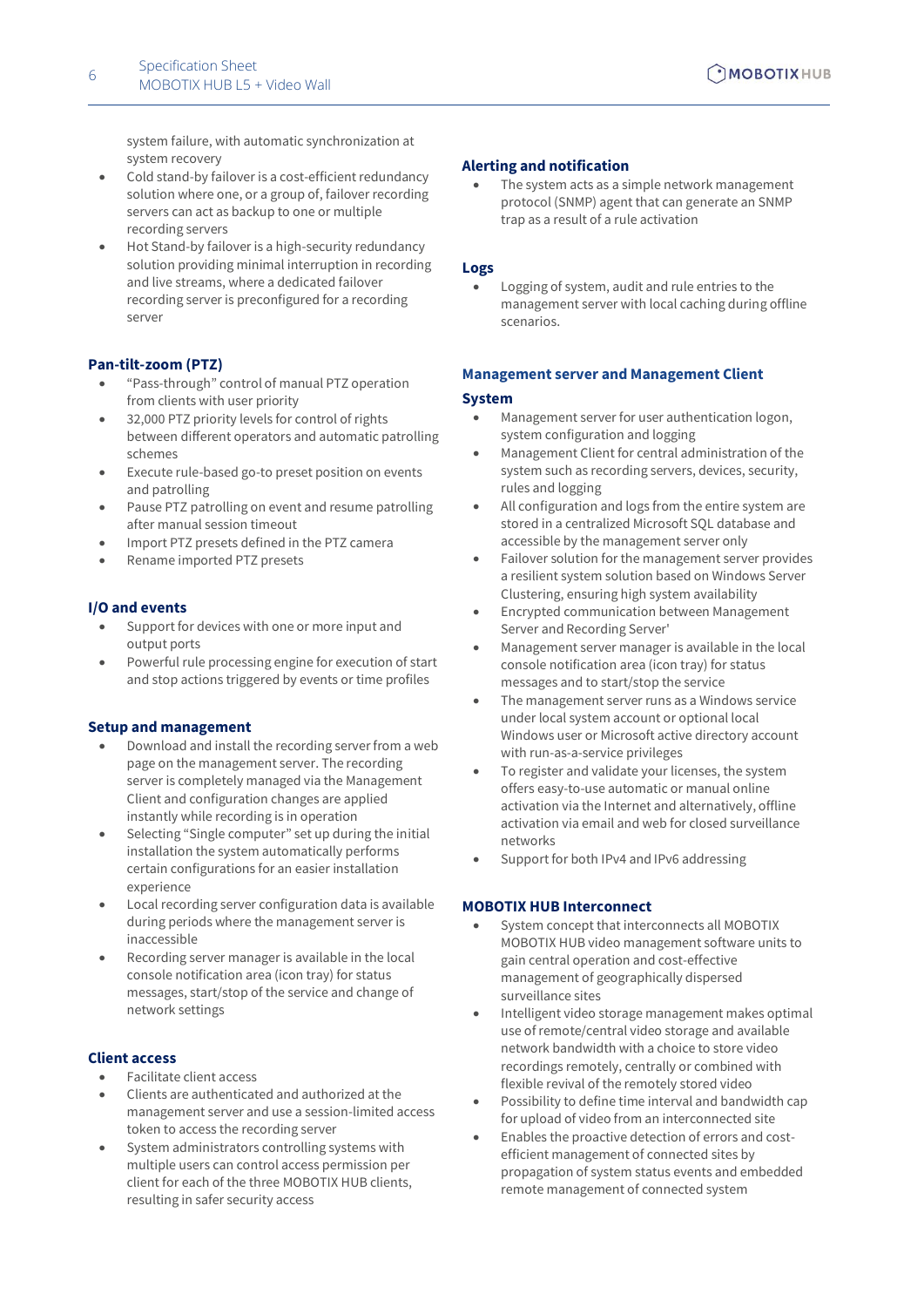• Ability to detect system problems and remotely manage interconnected sites reducing operational costs and the need for on-site visits.

#### **MOBOTIX HUB Federated Architecture**

- System concept that enables multiple individual MOBOTIX HUB L5 and MOBOTIX HUB L4 systems to be interconnected with a central MOBOTIX HUB L5 system in a hierarchical architecture for infinite scalability and central management
- Support for creating a federated hierarchy of sites running MOBOTIX HUB L5 and MOBOTIX HUB L4 2013 and newer
- Centralized management access to all federated sites
- Resilient architecture that allows the individual systems to function as autonomous sites in the event of network problems
- Site details (name, address, administrators and additional information) defined in the federated system is available in the site navigation

#### **Storage**

- Definition of one or more storage containers with individual archiving schemes and retention times. Recording capacity is limited only by disk space
- Each storage container is defined as live database and one or more optional archives, where the video data is moved from the live database to secondary disk systems or network drives. The archived data is still online and available for clients
- Archiving schemes define when video is archived to the next archiving stage in the storage container and how long the video data is retained before deletion
- Optional video data grooming possibility enables reduction of video recording data size by reducing the frame rate of the video data
- Ability to allocate individual devices to different storage containers
- Move a device or a group of devices between two storage containers
- Light and strong video database encryption option, using AES256 encryption algorithm
- Digital signing using SHA-2 helps ensure video integrity of video stored in the recording servers
- Storage overview gives instant indication of used vs. available storage in total and for individual cameras
- Manage maximum recording time for manual recordings

#### **Devices**

- Hardware wizard to add devices; automatically using Universal Plug and Play (UPnP) discovery, via IP network range scanning, or using manual device detection. All methods support automatic or manual model detection
- Wizard for swift replacement of malfunctioning devices with preserved configuration settings and recordings
- Wizard for easy moving of hardware devices (with attached cameras, microphones, speakers, inputs, outputs and metadata devices) between recording servers in runtime without losing settings, recordings, rules, permissions etc.
- Enable and disable devices if they are not used or are down for maintenance
- Adjust settings such as brightness, color level, compression, maximum bit rate, resolution and rotation per camera or camera group
- Select and configure video format, frames per second (FPS), resolution and quality for the video streams used per camera
- Select and configure one, or more, video streams per camera to be used for live viewing. Each stream can be in different video format, FPS, resolution and quality
- Adjustable group of pictures (GOP) length for MPEG4 H.264 and H.265 encoded video
- Assign camera shortcut number for easy operation by clients
- Optional preview window for immediate verification of video settings per camera or for a group of cameras
- Define multiple PTZ preset positions per camera
- Import PTZ preset positions from cameras
- PTZ scanning on supported devices
- Define multiple PTZ patrolling schemes with adjustable wait time between shifts and customizable transitions with disabling of motion detection to avoid false alarms
- Run multiple patrolling schedules per camera per day. For example, run different schedules for day/night/weekend
- Privacy masking conceals certain parts of the image, both in live and playback video and in exported material. It supports permanent masks and liftable masks that can be lifted and managed with user credentials. Masking level is adjustable and ranges between 'light blur' to 'solid grey'
- Configure device events like motion detection with pre- and post-buffers, or input signal behavior options
- Fine-tune motion detection sensitivity per camera manually or automatically
- Apply one or multiple exclusion zones for where motion detection is to be disabled to avoid unwanted detection
- <span id="page-6-0"></span>• Manage device password on one or multiple devices from within the Management Client
- Initial setup of credentials on devices without factory default credentials increases the level of security in the customer's system.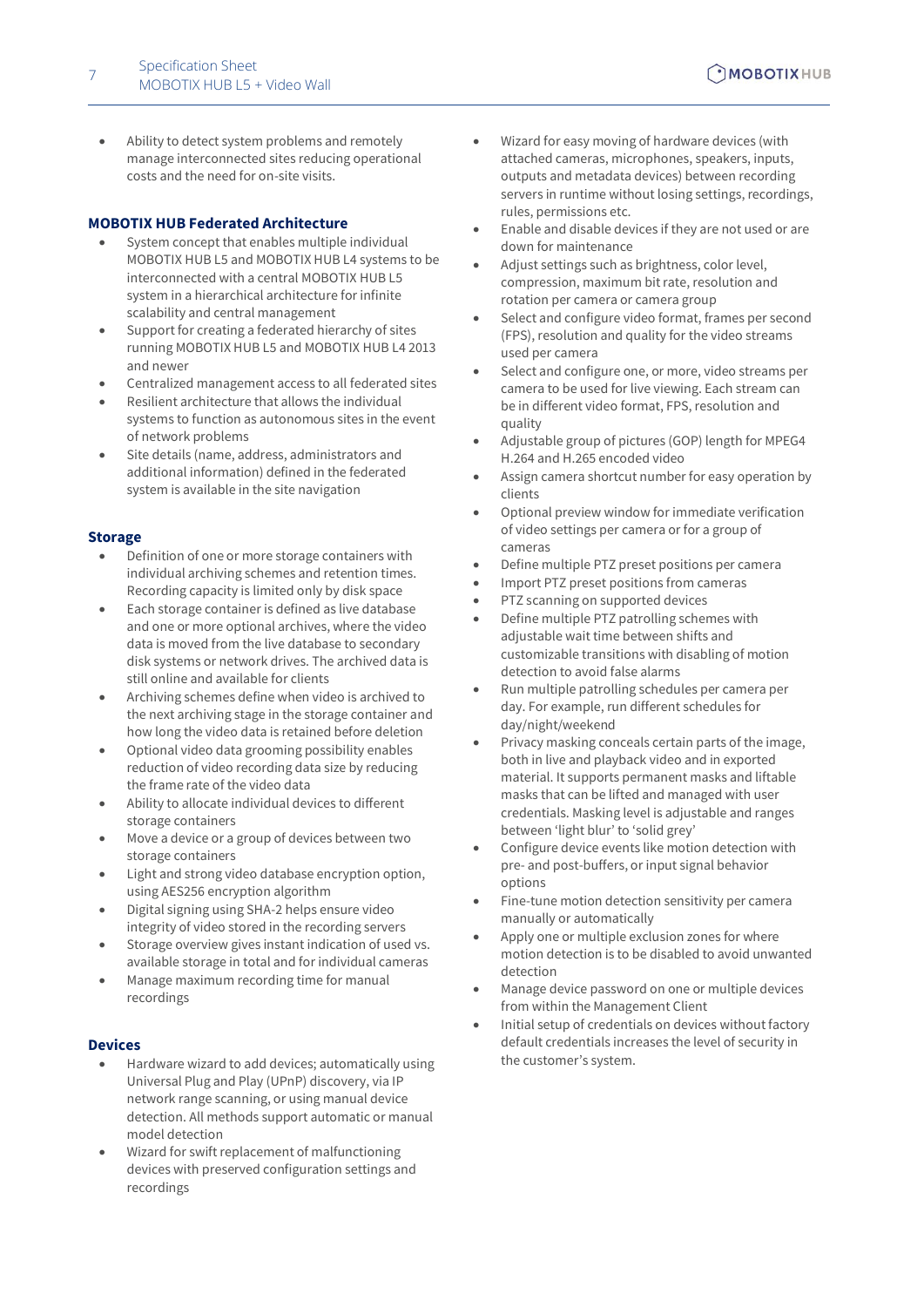- User handling: Add/change VMS user account that communicates with the device. List and delete existing device's users.<sup>3</sup>
- Network configuration: enabling change of IP address, subnet mask, and default gateway for a d[e](#page-6-0)vice<sup>3</sup>
- Full list of devices, firmware versions and features supported by MOBOTIX can be found here https://hub.mobotix.com and drivers are available in Device Packs.

#### **Rules, time profiles and notifications**

- Powerful Microsoft Outlook®-style rule system supports an unlimited number of rules
- Rule actions can be triggered by event, time interval, time schedule (recurring, or a combination of event and time). Rules can be optionally stopped by an event or after a certain time
- Time profiles with reoccurring time selection and expire condition support an unlimited number of time profiles
- Dynamic day-length time profile follows daylight changes over the year for a given location defined by a GPS position, including daylight savings time
- Rule-based bookmark creation
- Play audio files on rule making it possible to automate announcements over speakers.
- Trigger events: The MOBOTIX HUB L5 VMS system and connected
	- devices support a wide set of events that can be used to trigger actions using the rule system. Events are grouped in the following categories:

- Hardware: events that relate to physical hardware devices connected to the system

- Devices: events that relates to certain functions and states of devices available to the MOBOTIX HUB VMS system via the connected hardware devices - External Events: events that relate to VMS integrations

- Recording server: events that relate to failover, archiving and database functions.

- Analytics: events from integrated applications and systems

- For further details on available trigger events, please refer to the MOBOTIX HUB VMS Administrator's Manual.
- Start actions: The triggering events may initiate a wide set of actions in the VMS system, connected devices or integrated systems. For a complete list of available actions, please refer to the MOBOTIX HUB VMS Administrator's Manual
- Stop actions: The rule engine may also trigger stop actions in the VMS system, connected devices or integrated systems upon the completion of a rule. For a complete list of available stop actions, please refer to the MOBOTIX HUB VMS Administrator's Manual
- MOBOTIX HUB Video Wall start and stop actions; Set MOBOTIX HUB Video Wall to preset layout, set MOBOTIX HUB Video Wall monitor layout and camera content
- Multi-recipient customizable email notification with image and/or AVI attachment of incidents

#### **User rights management**

- Common and central management of all user rights across all user and programmatic (HUB SDK) interfaces
- Overall system security definition makes it possible to globally allow or deny permission to devices and functions (such as manage, read, edit and delete).
- Device-specific security definition makes it possible to allow or deny permission to individual devices and functions (such as manage, read, edit and delete).
- Tiered management rights enable differentiated administrator rights per administrator role
- Roles control user and administrator access to:
- General: Management Client and MOBOTIX HUB Desk Client profiles, Evidence Lock profile, dual authorization rights, system log-in time profile
- Cameras: visibility, administrate, live view (within time profile), playback (within time profile), search sequences, export, smart search, AUX commands, manual recording, bookmark functions, Evidence Lock functions
- Microphones and speakers: visibility, administrate, listen to live audio (within time profile), playback audio (within time profile), search sequences, export, manual recording, bookmark functions, Evidence Lock functions, speak to speakers
- Inputs and outputs: visibility, administrate, status, activation
- PTZ: manual control, activate PTZ presets, PTZ priority, manage PTZ presets and patrolling, lock/unlock PTZ presets, reserve and release PTZ session
- Remote recordings: retrieve remote recordings
- MOBOTIX HUB Video Wall: visibility, administrate, control, playback
- External events: visibility, administrate, trigger
- View groups privileges: MOBOTIX Federated Architecture site permissions
- Alarms: visibility of alarms and ability to manage alarms
- MIP: Plug-in permissions
- General application permissions: Management Client, MOBOTIX HUB Desk Client, MOBOTIX HUB Web Client and MOBOTIX HUB Mobile
- Scripting disable/enable option

#### **Evidence Lock**

- Management of retention time options
- Overview of locked video sequences

<sup>3</sup> Applicable only for devices integrated through the MOBOTIX ONVIF drivers and that are ONVIF Profile T & Q compliant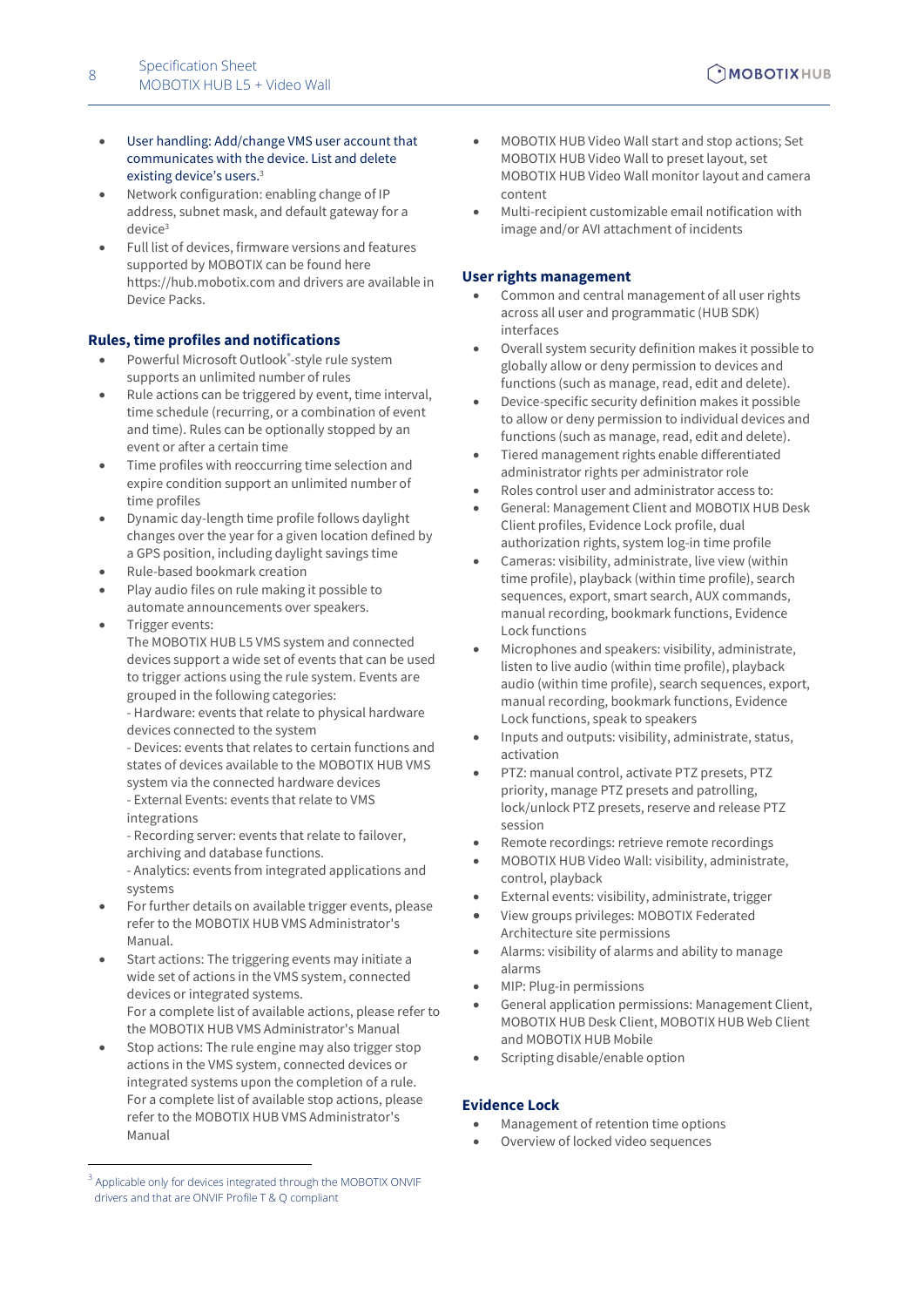- Logs of system, audit and rule entries are consolidated from all recording servers and clients
- Each log file has adjustable size and time limitations

#### **Management Client profiles**

- Centralized management of Management Client application options enables optimization of the Management Client for different user categories and skill levels
- Ability to tailor the availability of main/sub functions in the Management Client for different user roles

#### **MOBOTIX HUB Desk Client profiles**

- Centralized management of MOBOTIX HUB Desk Client application options enables optimization of MOBOTIX HUB Desk Client for different user categories and skill levels
- Ability to enforce or recommend optional MOBOTIX HUB Desk Client application options for a user or group of users, using an unlimited number of MOBOTIX HUB Desk Client profiles
- Define general MOBOTIX HUB Desk Client application options, including (listing not exhaustive): visibility of time, visibility of camera live indicators, default image quality, default frame rate, keyboard and joystick setup, startup mode and de-interlacing filters
- Access to live mode and the availability of individual control panes and overlay buttons
- Access to playback mode and the availability of individual control panes, overlay buttons and settings for specific functions, such as default export path
- Access to setup mode and the availability of individual control panes and setup functions
- Access to Centralized Search, Alarm Manager, System Monitor
- Access to setup mode and the availability of individual control panes and setup functions
- Definition of available view layouts

#### **System administration**

- Built-in backup and restore support for manual system backup of all configuration data, including (listing not exhaustive): system configuration data, maps/Pro Maps, alarm settings and definitions and client views
- Configuration data and backup can be password protected, to enhance security around restore procedure.
- System monitor with customizable dashboard for task or component specific live monitoring
- Historic performance and usage investigation and reports of; storage usage, network use, server and camera performance
- Customizable Normal, Warning and Critical system monitor and event triggers for; CPU and Memory usage on servers, used space, recording and live FPS

on cameras, free space on disks and predicated retention time for storage definitions

- Configuration Reporting enables complete or partial documentation of system configuration. Custom and site-specific free-text information, integrator's notes and logo can be added to the printer-friendly reports
- License administration
- License overview including add-on products, MOBOTIX HUB Advanced Services coverage and renewal date
- License owner information, that is synchronized with the software registration page on the MOBOTIX HUB website
- Expanded license information for multi-site installations where both the total used licenses for the common SLC is presented and the license use in the specific system
- License overview that presents the license use of all the individual sites running on the same SLC
- "Changes without activation" function that allow additions and replacements of limited number of hardware devices without requiring license activation

#### **Authentication**

- System log-in uses Microsoft Active Directory, local Windows or basic user account
- Use current Windows logon for authentication
- Dual authorization offers an optional additional level of system security, where Management Client users are granted access to the system only when a second user or supervisor has confirmed the log-in with a successful authorization of the second user
- Kerberos support enables deployment in high security Kerberos IT environments

#### <span id="page-8-0"></span>**Event Server**

#### **Alarm Manager**

- Single-point alarm management of all internal system alarms and external security alarms
- Alarm descriptions and work instructions make alarms actionable for operators
- An alarm location map can be linked to each alarm providing instant situational awareness to the operator dealing with the alarm
- Customizable alarm priorities allow operators to focus on the most critical alarms
- Customizable alarm categories enable logical grouping of alarms dependent on their type and nature
- Customizable alarm statuses enable alignment of the alarm handling workflow with existing workflows and security systems
- Alarm handling result code enables tracking of the outcome of the alarms
- Automatic allocation to alarm owner with escalation and alarm forwarding possibilities
- Time profiles for definition of active alarms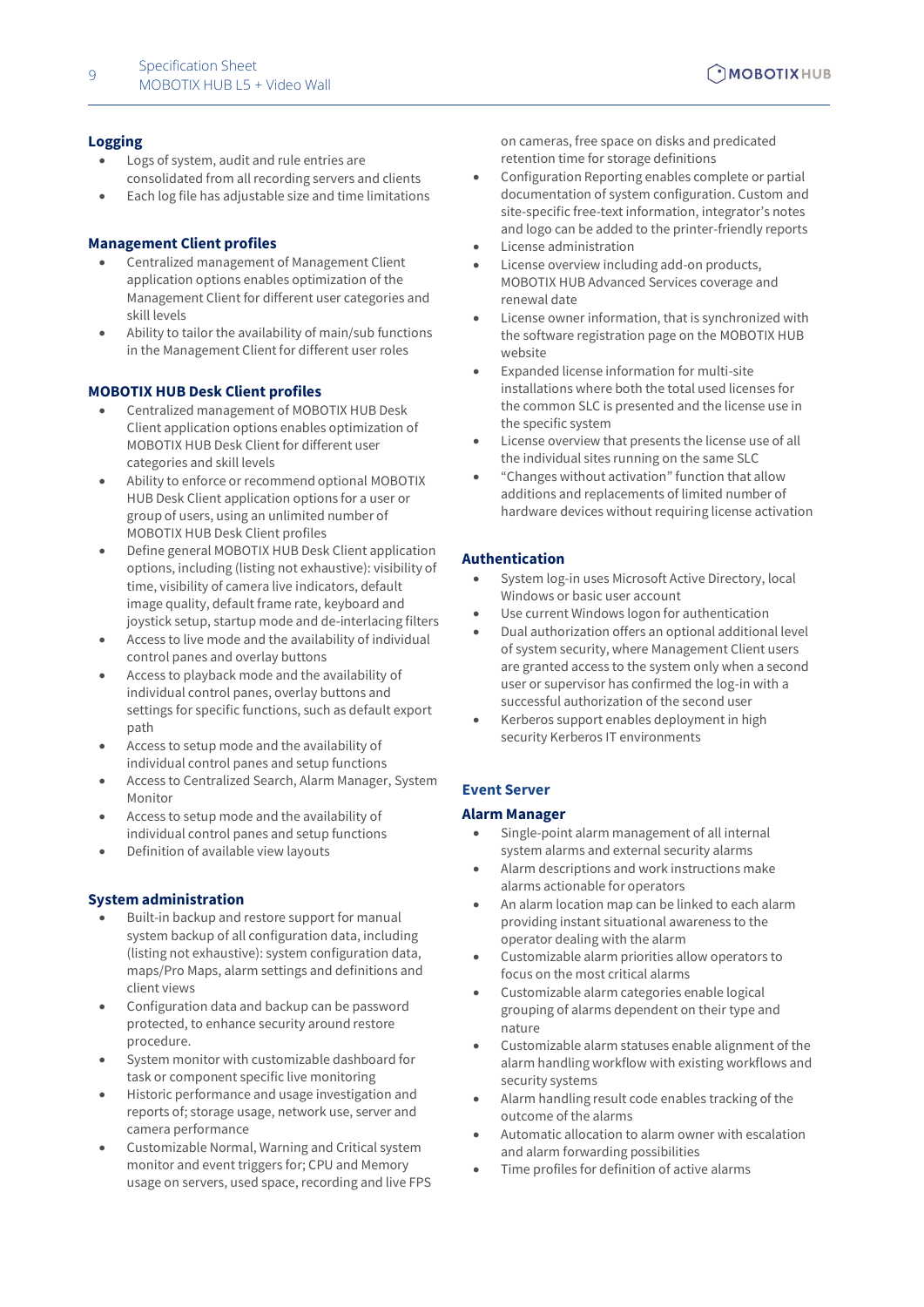- Possibility to associate one or more cameras to an alarm (maximum 15 cameras can be displayed simultaneously in the alarm preview window)
- A set of alarm handling reports gives valuable information about alarm inflow and alarm handling performance
- Extensive logging of alarms
- <span id="page-9-0"></span>• Microsoft Clustering support for the event server enables secure and redundant alarm handling

#### **MOBOTIX HUB Mobile server**

- The MOBOTIX HUB Mobile server runs as a dedicated service, allowing it to be installed either on the same server as other system components or on dedicated hardware in more demanding installations
- The MOBOTIX HUB Mobile server can serve video directly to the Web client/Mobile clients via the direct streaming feature. No transcoding to MJPEG requires which significantly reduces the load on the Mobile server
- The MOBOTIX HUB Mobile server can transcode video and can adapt to changing connection bandwidth as well as optimize the use of available bandwidth to get the best possible stream quality in the MOBOTIX HUB Web Clients and MOBOTIX HUB Mobile clients
- Adjustable transcoding logic enables capping of video resolution and frame rate for video streams provided to MOBOTIX HUB Web Clients and MOBOTIX HUB Mobile clients
- Adaptive streaming enables a lower resolution stream from the recording server/mobile server to the Web client when a high resolution is not required, i.e. when displaying video where the view items do not require high resolution streams
- The MOBOTIX HUB Mobile Server encodes audio in a format suitable for Web Client and Mobile Client, so users can play live or recorded audio.
- Installing the MOBOTIX HUB Mobile Server plugin in the Management Client will give access to MOBOTIX HUB Mobile Server management in order to change settings, read out miscellaneous status information, configure codecs used for exports as well as manage ongoing and completed exports
- MOBOTIX HUB Mobile servers can be installed in parallel, offering redundancy and/or allowing more simultaneous users
- MOBOTIX HUB Mobile servers can be configured through the tray controller to easily adjust or update settings
- Connect securely to the MOBOTIX HUB Mobile server using trusted CA certificates for HTTPS encryption. MOBOTIX HUB Mobile clients do not support selfsigned certificates. Unencrypted HTTP connection is supported in the MOBOTIX HUB Mobile client
- Support for two-step verification for log-in
- Video Push configuration is done from the server, so users can push video via MOBOTIX HUB Mobile without having to apply any additional setting
- MOBOTIX HUB Mobile Server supports creating server-side export through MOBOTIX HUB Web Client and MOBOTIX HUB Mobile
- Video decoding in MOBOTIX HUB Mobile Server takes advantage of processing power in Graphical Processing Units. This includes the GPU part of the Intel CPU (requires CPU with support for Intel Quick Sync Video) and in the GPU of additional external NVIDIA cards
- Smart Connect enables easy configuration of internet access to the Mobile Server by automatic configuration of firewalls and internet routers via UPnP. Smart Connect also verifies the configuration and operation of the internet connection, and can be used to email connection details to Mobile client users<sup>4</sup>

#### <span id="page-9-1"></span>**DLNA server**

- DLNA allows users to display video directly onto any DLNA supported tv without needing to have a PC nor a Desk Client. The function supports live video and camera selection can be manual, carousel or rule based
- The MOBOTIX HUB DLNA server runs as a dedicated service, allowing it to be installed either on the same server as other system components or on dedicated hardware in more demanding installations.
- The DLNA servers can be configured through the tray controller to easily adjust or update settings
- Installing the DLNA server plugin in the Management Client will allow the DLNA server management to change settings
- Supports more than one DLNA server
- The populated cameras on the DLNA interface can be set by an admin
- The DLNA functionality requires the selected cameras to be configured to use H.264

#### <span id="page-9-2"></span>**MOBOTIX HUB Desk Client**

#### **General**

- Dedicated task-oriented tabs for the centralized Search, Alarm Manager and System Monitor, in addition to the traditional Live and Playback tabs
- Application theme support with choice of dark or light themes
- Multi-window support where secondary windows have full functionality and can be operated in independent mode or synchronized mode where they follow the control of the main window
- Shortcuts to select a specific window or specific camera in a window
- Camera search function promptly finds cameras, types of cameras and views in the system with the

<sup>4</sup> Use of Smart Connect require one MOBOTIX HUB Advanced Services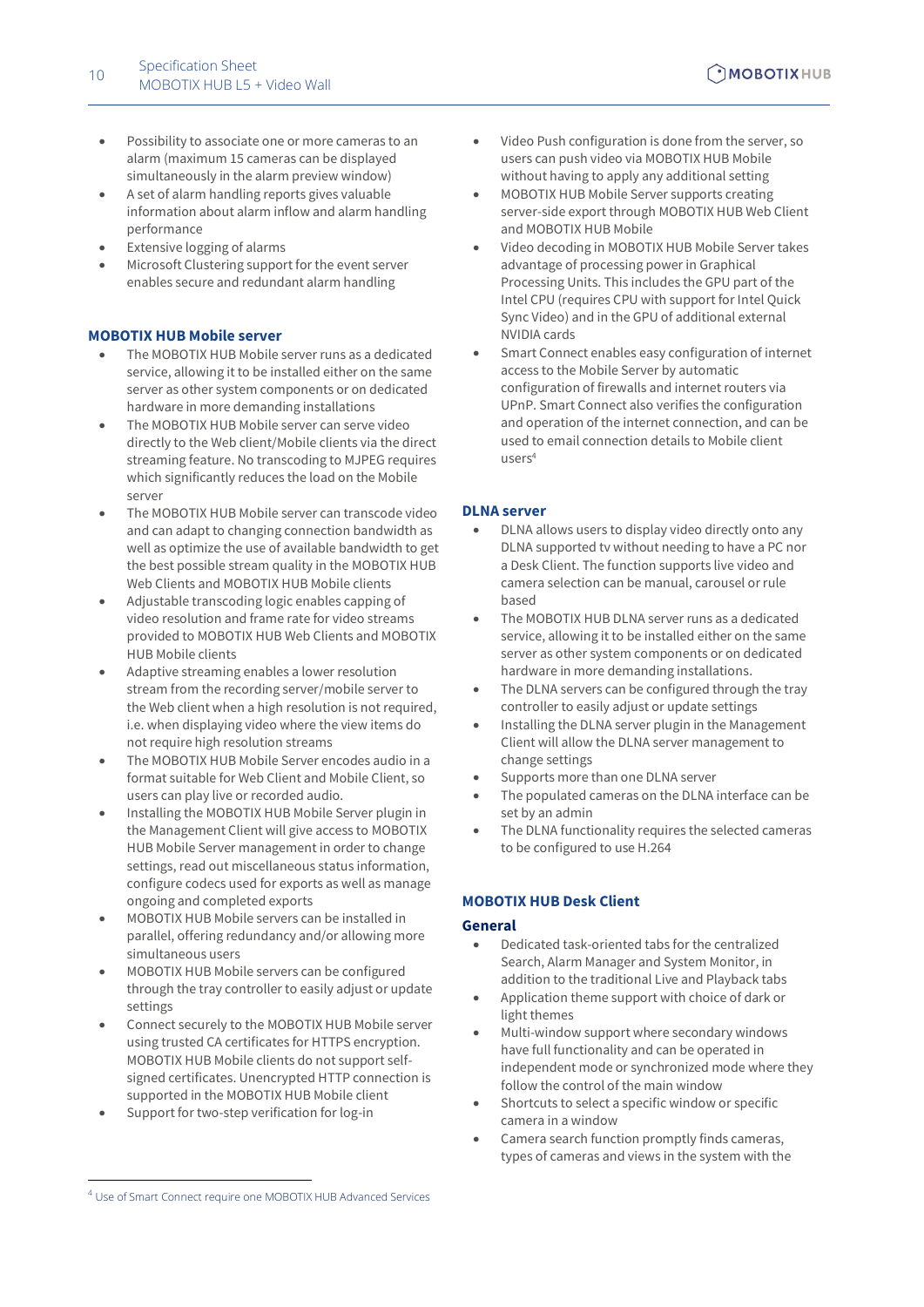ability to create temporary views to display all or a subset of cameras matching the search criteria

• Display metadata bounding boxes from supported devices in live views and playback

#### **Customization**

- Application options enables customization of the general behavior and look of the MOBOTIX HUB Desk Client
- The customization can either be made as individual personalization managed by each operator, or centrally enforced through Desk Client Profiles
- Simplified user interface with the possibility option to toggle between "Simple" and "Advanced" modes, where Advanced mode is default
- Control of general look & feel and navigation properties, such as color mode, camera title bar, grid sizes etc.
- Availability of control panes and functions in live and playback tabs, and in setup mode
- Information included in time line in playback tab
- Behavior and availability of L4 function
- Setup of keyboard short cuts and joystick controls
- Specific behavior of alarms and access control notifications
- Advanced application settings such as use of multicast, hardware acceleration, videos diagnostics overlay and time zone settings
- Application language

#### **Live view**

- View live video from 1-100 cameras per computer monitor/view
- Multiple computer monitor support provides a main window and any number of either floating windows or full screen views
- Live view digital zoom allows a full view of recordings while the operator can digitally zoom in to see details
- Adaptive streaming enables a lower resolution stream from the recording server to the Desk Client/Wall when a high resolution is not required, i.e. when displaying video in the Desk Client or Video Wall where the view items do not require high resolution streams
- Supports multiple view layouts optimized for 4:3 and 16:9 display settings in both landscape and portrait
- Independent playback capability allows for instant playback of recorded video for one or more cameras, while in live mode
- Centralized storage of shared and private camera views, enables coherent access to views across the system
- Possibility to instantly re-arrange cameras in views for optimized monitoring of incidents, with single click restore of original view
- Seamless access to cameras in interconnected and federated systems
- Instant camera placement in live view allows for instant replacement of cameras in a view, where new cameras can be placed in a particular view and positioned through a simple drag-and drop operation
- Update on "motion only" optimizes CPU use by allowing motion detection to control whether the image should be decoded and displayed
- Global hotspot function allows users to work in detail with any camera selected from any view
- Local hotspot function allows users to work in detail with a camera selected from the same view
- Carousel function makes a specific view item rotate between pre-defined cameras that are not necessarily present in the view at the same time. Operators can select default or custom display times for each camera, and they are able to manually switch to the next or previous camera in the carousel list
- Matrix function shows live video from multiple cameras in any view layout with customizable rotation paths, remotely controlled by computers sending matrix remote commands
- Import static or active HTML maps for fast navigation to cameras and to provide a good overview of premises
- Hide HTML page toolbar in HTML page views
- Activate matrix via graphical maps of premises using JavaScript or integrate with centralized access control systems
- The operator can assign outputs, PTZ presets and views as actions to joystick buttons and as keyboard shortcuts.
- Two-way audio support enables MOBOTIX HUB Desk Client to record and play live audio from cameraconnected microphones and outgoing audio from the operator's microphone to one or multiple camera speakers
- Adaptive de-interlacing option secures high video quality, based on the actual video content received. MOBOTIX HUB Desk Client can optionally apply a filter to areas of the image where jagged edges would otherwise show up
- Operators may start/stop manual recording on individual cameras, where the recording status is propagated to all MOBOTIX HUB Desk Client users active in the system

#### **PTZ**

- Control PTZ cameras by using;
- PTZ preset positions
- PTZ point-and-click control
- Overlay buttons
- PTZ zoom to a defined rectangle
- Video overlaid PTZ control
- Virtual joystick function
- **Joystick**
- Manage PTZ presets and patrolling profiles
- Start, stop and pause patrolling
- View who have PTZ control and time to automatic release
- Lock PTZ control
- Take manual control of a PTZ camera that is running a patrolling scheme. After a timeout with no activity,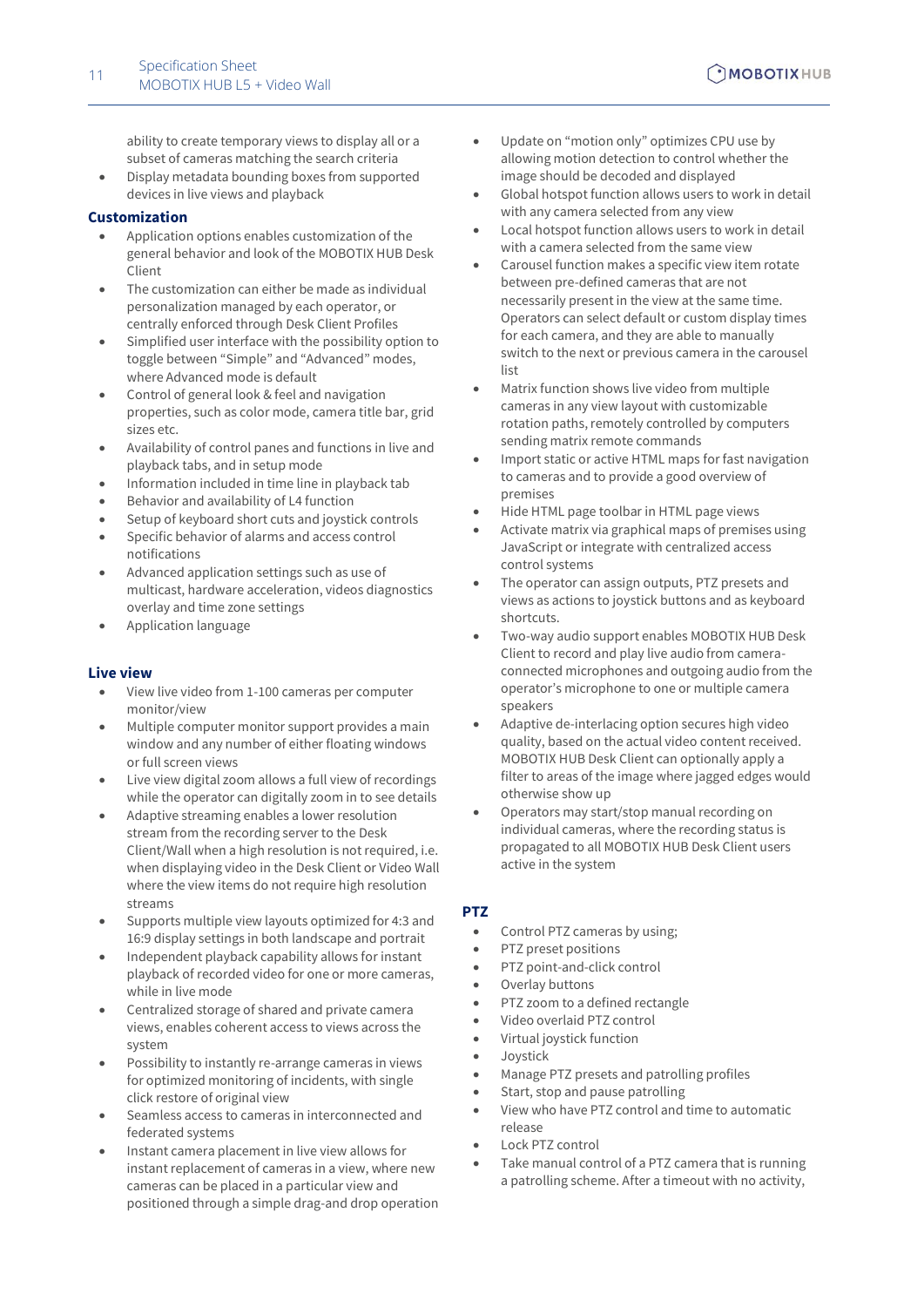the camera reverts to its scheduled patrolling scheme.

• 360° ImmerVision Enables® Panomorph lens technology. Support for dewarping using Immervision lenses only (a third-part plug-in is required for other lenses).

#### **I/O and events**

- Overlay buttons provide intuitive control of cameras, camera-integrated devices and other integrated systems directly from the camera view
- Manually trigger output port relay operation, for example when controlling gates
- Manually trigger events by activating a server-defined event from a list

#### **Bookmarking**

- Manually define quick or detailed bookmarks with the bookmark function
- Create bookmarks based on rules
- Bookmarks are shown in timeline with instant preview
- Listing and previewing of bookmarks in recording search
- Bookmark reports enable effortless incident documentation
- Direct video export of a bookmark reduces the time needed to prepare forensic video material

#### **Playback**

- Playback video from 1-100 cameras per computer monitor/view
- Advanced video navigation includes fast/slow playback, jump to date/time, single step and video motion search
- Integrated video timeline with time navigation and playback controls, including an integrated function to select a time interval for export, Evidence Lock or video retrieval from Edge Storage devices and interconnected systems
- Toggle between simple and advanced timeline mode
- Overview of recorded sequences and bookmarks
- Independent playback capability allows the independent playback of recorded video from one or more cameras
- Instant camera placement in playback view allows users to instantly replace cameras in a view, where a new camera can be placed in a particular view and position with a simple drag-and drop operation
- Digital zoom allows the operator to see magnified details in the recorded video

#### **Export and print**

The snapshot function enables operators to produce instant visual documentation of a camera by saving

the camera image to a file, or sending it directly to a printer

- The storyboarding function makes it possible to include video sequences from different or overlapping time intervals form different cameras in the one and the same export
- Export in MOBOTIX HUB format; including the standalone MOBOTIX HUB Desk Client - Player application for instant and easy viewing by authorities
- Export preview with looped playback
- Encryption and password protection of exported video material with a choice of following strong encryption algorithms: 56-bit DES 128, 192 and 256 bit AES
- Secure video evidence handling with a digital signature of exported video material that enables users to verify the video has not been modified or tampered with when viewing the export in the MOBOTIX HUB Desk Client – Player
- Create evidence material in media player format (AVI files), MKV format, or still image format (JPEG images)
- Disable re-export option to prevent undesirable distribution of sensitive evidence material
- Bulk camera export in multiple formats to multiple destinations, including direct export to optical media, results in more efficient video exports and more secure handling of evidence material
- Export comment function enables users to add general and/or camera-specific comments to a video export when exporting to MOBOTIX HUB format.
- In media player format comments can be added as pre/post slides
- Print incident reports including image, surveillance details and free-text user comments

#### **Centralized Search**

- Dedicated tab for centralized Search (replacing Sequence Explorer)
- Search categories are: video sequences, bookmarks, motion, alarms, events, people<sup>5</sup>, vehicle<sup>4</sup>, location<sup>4</sup> and LPR
- Multi-category Search combines several search categories and third-party search agents in the same search query.
- Visualize location of Search result
- Save search templates including camera list and time scope
- Search data from Technology partner solutions integrated with Search
- Easy application of filtering with dynamic update of search window
- Preview of selected search results with direct options for export of video, making bookmarks, exporting to pdf, and more
- Hide/show search results that are not matched on all search agents

<sup>5</sup> Limited to certain camera models that can perform video analytics and export ONVIF compliant metadata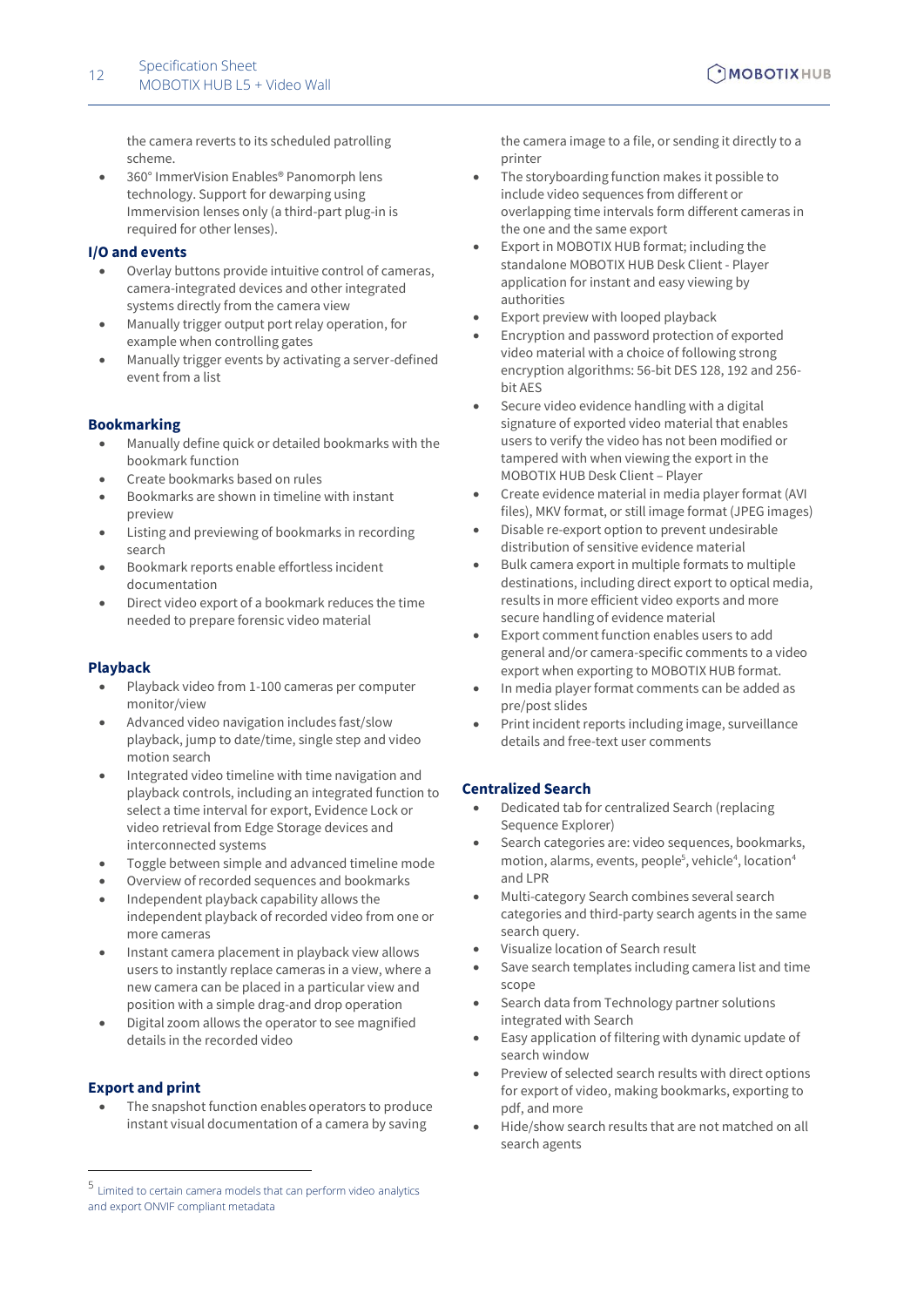#### **Evidence Lock**

- Allows manual extension of video retention time for a selected set of cameras in a given time interval, where the operator selects an extended retention time from a pre-defined set of retention time options.
- Evidence Lock overrides defined retention and grooming policies
- Headline and details information can be added to locked video sequences to enhance the manageability
- Search, filter and listing functions provide an overview of locked video and allows MOBOTIX HUB Desk Client users to manage locked evidence, including editing comments, modifying the extended retention time and removing the Evidence Lock.
- Locked video can be exported though a single step operation

#### **Map function**

- Built-in map function in MOBOTIX HUB Desk Client provides intuitive overview of the system and offers integrated access to all system components
- Map images can be in standard graphic file formats including JPG, GIF, PNG and TIF
- Any number of layered maps such as city, street, building and room
- Instant camera preview on "mouse over" and oneclick shows all cameras on map
- One-click function to open floating window with all cameras (maximum 25 cameras) on the map
- Depiction of camera view zones on map with clickable PTZ zones for instant PTZ control
- Easy drag-and-drop and point-and-click definition of: cameras, servers, microphones, speakers, I/O devices, hot-zones for map hierarchies, camera view zones and PTZ camera presets position view zones
- Integrated control of speakers, microphones, and events and output I/O control, including: doors, gates, light and access control systems
- Real-time status monitoring indication from all system components including cameras, I/O devices and system servers
- Graphical visualization of the system status through color coding
- Hierarchical propagation of status indications to higher ordered maps
- Different levels of status indications available (alarm, warning and errors)
- System performance data for cameras and servers including camera resolution, FPS, network use and disk space
- Ability to suppress status indications (such as error and warning) for a given device
- Possibility to edit device names in a map and assign map-specific names and references to devices in a map
- Map editing subject to user rights

#### **Pro Map function**

- Map function that provides seamless geo-navigation, with seamless drilldown across different layers
- Supports Bing, Google and OpenStreetMap map services
- Supports geo-referenced GIS maps (shapefiles)
- Supports geo-referenced CAD drawings (dwg and dxf files)
- Supports offline OpenStreetMap
- MOBOTIX HUB L5 installations using MOBOTIX Federated Architecture (MFA) can automatically add and place cameras from all sub-sites in Pro Map. Users can then seamlessly access all cameras throughout the entire MFA, regardless of the site's location
- Ability for users to toggle different layers on and off in the map. Examples of such layers are cameras (names, view of field, name), quick links and different layers provided by the maps and drawings used (street names, buildings, etc.)
- Supports geo-referenced buildings with floor-level navigation for easy identification and operation of relevant cameras
- Supports geo-referenced floorplans inside buildings
- Configure cameras inside buildings, ensuring they are only shown on relevant floor-levels
- Location links enables quick navigation across different sites and locations
- Map links enables drilldown to existing classic MOBOTIX HUB Desk Client maps
- Instant one-click camera preview
- Easy multi-camera selection with camera preview
- Easy drag-and-drop and point-and-click definition of: cameras, camera field of view, location links and quick links
- Selection of 10 different camera icons
- Depiction of camera field of view on map
- Possibility to edit device names in a map and assign map-specific names and references to devices in a map

Camera object aggregation preserves the overview when several cameras are closely located

- Visualize location of Search result
- Alarms on Pro Map

#### **Camera navigator**

- Provides consistent and comprehensive visual verification, ensuring easier tracking of moving objects in geographically complex environments
- Automatically displays thumbnail views of nearby cameras
- Add-on to the map application with no special configuration needed

#### **Alarm Manager**

- Dedicated dockable tab for the Alarm Manager
- Alarm list with extensive filtering capabilities and an alarm preview in both live and playback mode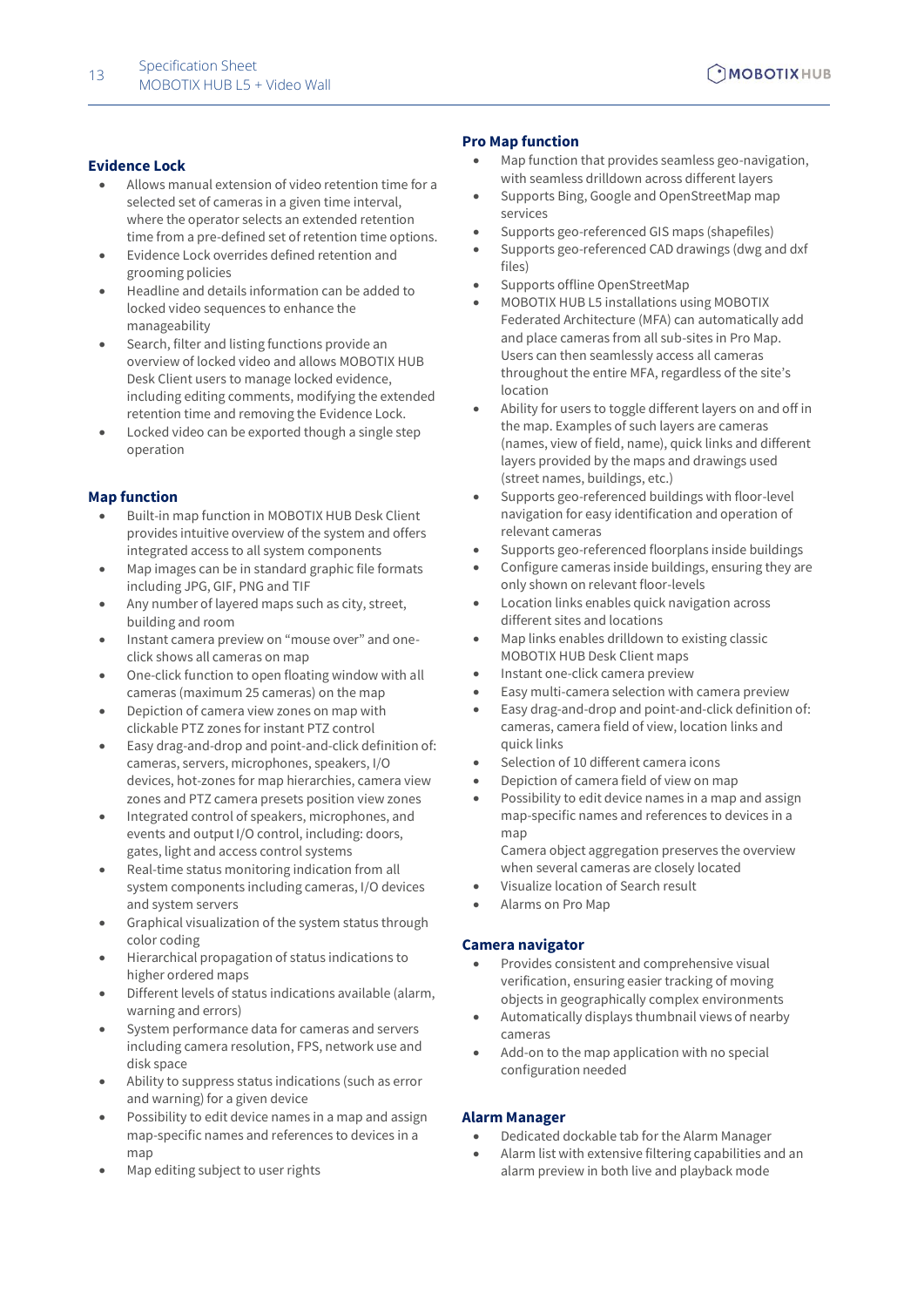- Extensive alarm sort and filtering functions allow operators to focus on most critical alarms
- Instant preview of primary and related cameras helps reduce the number of false alarms
- Tight integration with the map function allows operators to indicate and acknowledge active alarms in the map
- Alarm descriptions and work instructions make alarms actionable for operators
- Alarm escalation and alarm forwarding possibilities allow operators with appropriate skills to handle different alarms
- Alarm reports enable incident documentation
- Alarm location map presents the alarm operator with a map showing the alarm area when an alarm is selected
- Desktop alarm notification linked to alarm manager
- Alarm notification to a single or a groups of MOBOTIX HUB Mobile client users using Push Notifications
- Optional sound notifications for different alarm priorities for notification of new incoming alarm
- Alarm disabling option enables users to suppress alarms from a given device in a certain time period
- Instant access to both live and recorded video from the cameras that are related to the alarm
- Alarm handling reports give valuable information about alarm inflow and alarm handling performance
- Global common alarm list for all sites in a MOBOTIX Federated Architecture

#### **Server Configurator**

- Makes it easier to select and assign security certificates on the server/computer where it is running
- The security certificates for the Management Server, Recording Server and Mobile Server can be configured from the same place.

#### **System Monitor**

- Dedicated dockable tab with system performance and use information
- Dashboard for task or component specific live monitoring
- Historic performance and usage investigation and reports of; storage usage, network use, server and camera performance

#### **Setup and management**

- Download and install MOBOTIX HUB Desk Client from a web page on the management server
- Notification about new updates at log-in
- Application options allow users to adapt the layout and personalize the application to their particular preferences

#### **Authentication**

• System log-in uses Microsoft Active Directory, local Windows or a basic user account

- Use current Windows logon for authentication
- Auto-log-in and auto-restore views
- Dual authorization offers an optional additional level of system security, where MOBOTIX HUB Desk Client users are granted access to the system only when a second user or supervisor has confirmed the log-in with a successful authorization of the second user

#### **System**

- Support for IPv4 and IPv6 addressing
- 64-bit Windows® operating system support enables better performance when viewing and operating many cameras
- Support for multicast streams
- Hardware video decoding is done to significantly reduce the CPU load and improve performance of the recording servers. MOBOTIX HUB supports video decoding done in the GPU part of the Intel CPU (requires CPU with support for Intel Quick Sync Video) and in the GPU of additional external NVIDIA cards

#### <span id="page-13-0"></span>**MOBOTIX HUB Desk Client - Player**

- Play back recorded or archived video and audio evidence, including edited storyboard exports
- Same user-friendly interface and most functions as MOBOTIX HUB Desk Client
- Offers a simplified user interface with the possibility option to toggle between "Simple" and "Advanced" modes, where Advanced mode is default
- Instant one-click playback for easy viewing of exported video evidence
- Advanced second-level investigation tools make it easy to refine exported video and re-export the most essential evidence
- Metadata bounding boxes included in exports are displayed time synchronized in MOBOTIX HUB Desk Client – Player
- The project tool allows users to merge video exports or archives from two different locations or MOBOTIX HUB systems together into one new export
- Generic 360 dewarping. Dewarping allows the user to cover a wide area with a single device, but also to have a 'normal' view of an otherwise distorted or reversed image.
- View up to 100 cameras time-synched during playback
- Camera search function promptly finds cameras, types of cameras and camera views in the system
- Scrollable activity timeline with magnifying feature
- Instant search on recordings based on date/time and activity/alarm (video motion detection)
- Evidence can be generated as a printed report, a JPEG image, an AVI or MKV film or in MOBOTIX HUB format
- Export audio recordings in WAV, MKV or AVI format
- Exported video can be digitally zoomed to view an area of interest and minimize export footprint size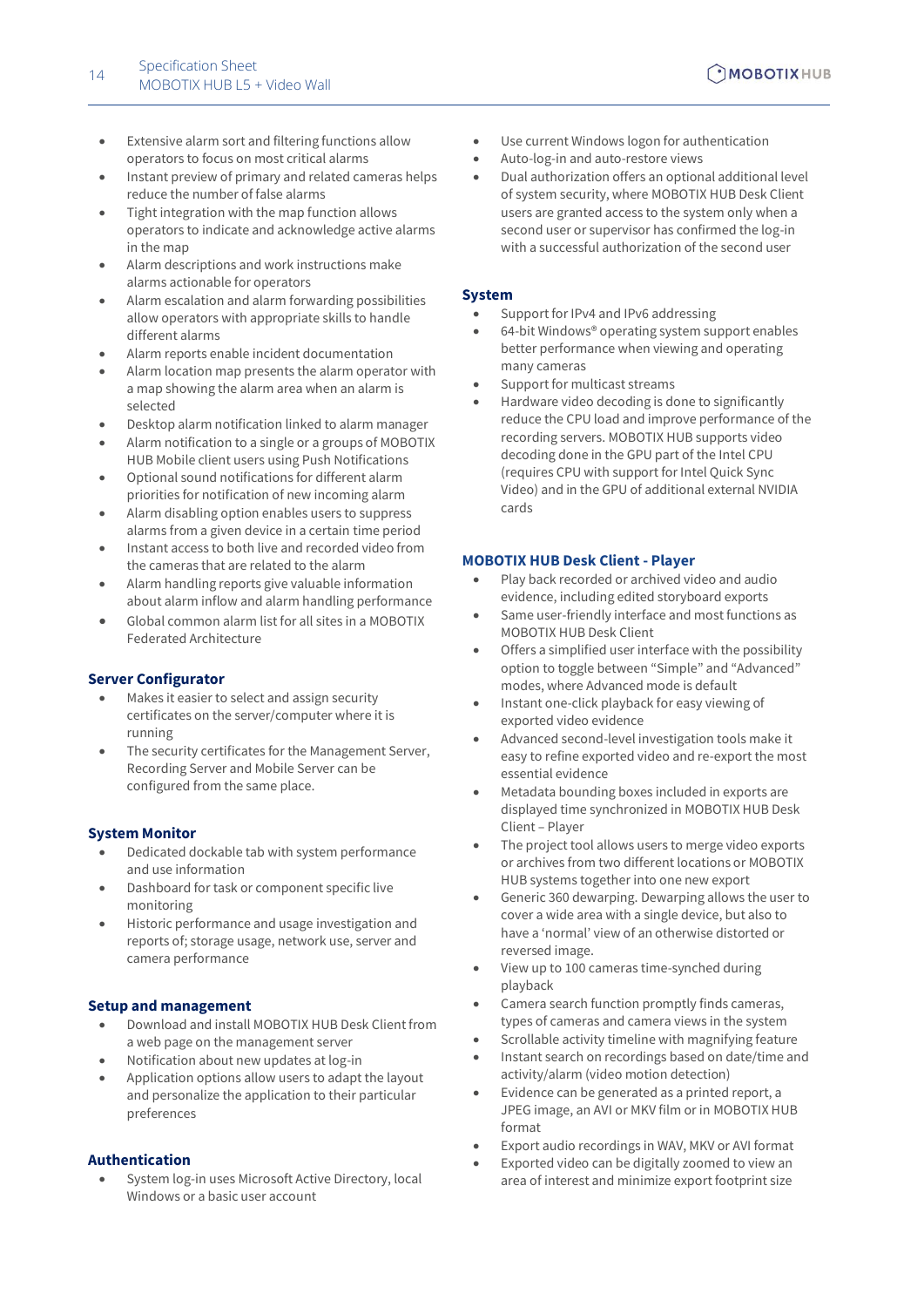- Re-export evidence containing MOBOTIX HUB format and MOBOTIX HUB Desk Client - Player for instant, easy viewing by authorities
- Verification of digital signatures added in the recording server, or as a part of the export, enables users to verify that the video has not been modified or tampered with
- Encryption and password protection of exported video material with a choice of the following strong encryption algorithms: 56-bit DES 128, 192 and 256 bit AES
- Secure video evidence handling with a digital signature of re-exported video material enables users to verify that the video has not been modified or tampered with when viewing the export in MOBOTIX HUB Desk Client – Player
- View, modify or add general and/or camera-specific comments for a given video export
- De-interlacing of video from analog cameras
- <span id="page-14-0"></span>• 360° panomorph lens technology

#### **MOBOTIX HUB Web Client**

- Access MOBOTIX HUB views through the browser and avoid advanced setup
- Shared views can be managed centrally via the server with administrator/user rights and user groups
- In live mode Adaptive streaming enables a lower resolution stream from the recording server to the Web Client when a high resolution is not required, i.e. when displaying video in the Desk Client or Video Wall where the view items do not require high resolution streams. Direct streaming supported meaning that the Web client can receive H.264 directly from the recording server without transcoding which is more efficient and provides a smoother experience
- Camera search function promptly finds cameras, types of cameras and camera views in the system
- Easy single/multi camera video playback including fast/slow playback, single frame step and jump to date/time with frame preview while adjusting time
- Investigation function with ability to save exports for later usage or download
- Users can quickly get an overview and act if needed via the list of alarms
- Control PTZ cameras remotely with PTZ mouse gestures, including preset positions
- Two-way audio support for playing and exporting live or recorded audio from device or camera-connected microphones. Use the camera's speaker to talk with a person in front of the camera, and at a later stage play back recorded audio
- Broadcast audio support for mass communication to multiple camera-connected speakers at once.
- Dynamic bandwidth optimization when streaming from server to client gives better use of bandwidth
- Create AVI, MKV or database export files
- Export on the server to avoid moving large video files back and forth. Only download needed files or save them for downloading when on a faster connection
- Preview exports on the server without downloading them
- Trigger outputs and events with live view of related camera
- System log-in using MOBOTIX HUB username and password
- System log-in using Microsoft Active Directory user
- Support for two-step verification for log-in
- Secure connection through HTTPS
- <span id="page-14-1"></span>• No installation needed on client computer

#### **MOBOTIX HUB Mobile Client**

- Supports any mobile device running Android® 6.0 or iOS11 or newer versions
- Add log-in credentials for multiple servers in MOBOTIX HUB Mobile to easily switch between sites or different connection addresses
- Direct streaming supported meaning that the Mobile client can receive H.264 and H.265 directly from the recording server without transcoding in the Mobile Server, which is more efficient and provides a smoother experience
- Adaptive streaming enables a lower resolution stream from the recording server to the Mobile Client when a high resolution is not required.
- Views are inherited from the connected MOBOTIX HUB VMS system. The client automatically obtains the user's private and shared views from the system to be used as camera lists in MOBOTIX HUB Mobile
- A view with all cameras is automatically generated, allowing MOBOTIX HUB Mobile to be used when no views are set up. It also provides a quick way of searching through cameras
- Camera search function promptly finds cameras, types of cameras and camera views in the system
- Cameras can be viewed in full screen to take better advantage of the device's screen. It is also possible to search through cameras in a view while in full screen by swiping left or right
- Digital pinch-to-zoom enables users to zoom in on a part of the image for closer review and conduct detailed investigation of video when using megapixel or high-definition cameras
- Play back recordings from the database, navigate recorded video using a flexible timeline control or select a specific time or recorded sequence to start playback, step through recordings and select a playback speed.
- View recordings from the database while keeping an eye on what is currently happening. The client displays a live picture-in-picture frame of the same camera when in playback mode. The picture-inpicture can be moved by dragging and doubletapping will return to live view
- Control PTZ cameras with MOBOTIX HUB Mobile either manually or by selecting predefined presets for quick navigation
- Video Push allows users to use their mobile devices' cameras as cameras in the MOBOTIX HUB VMS. Easy to use and requires no setup in the mobile device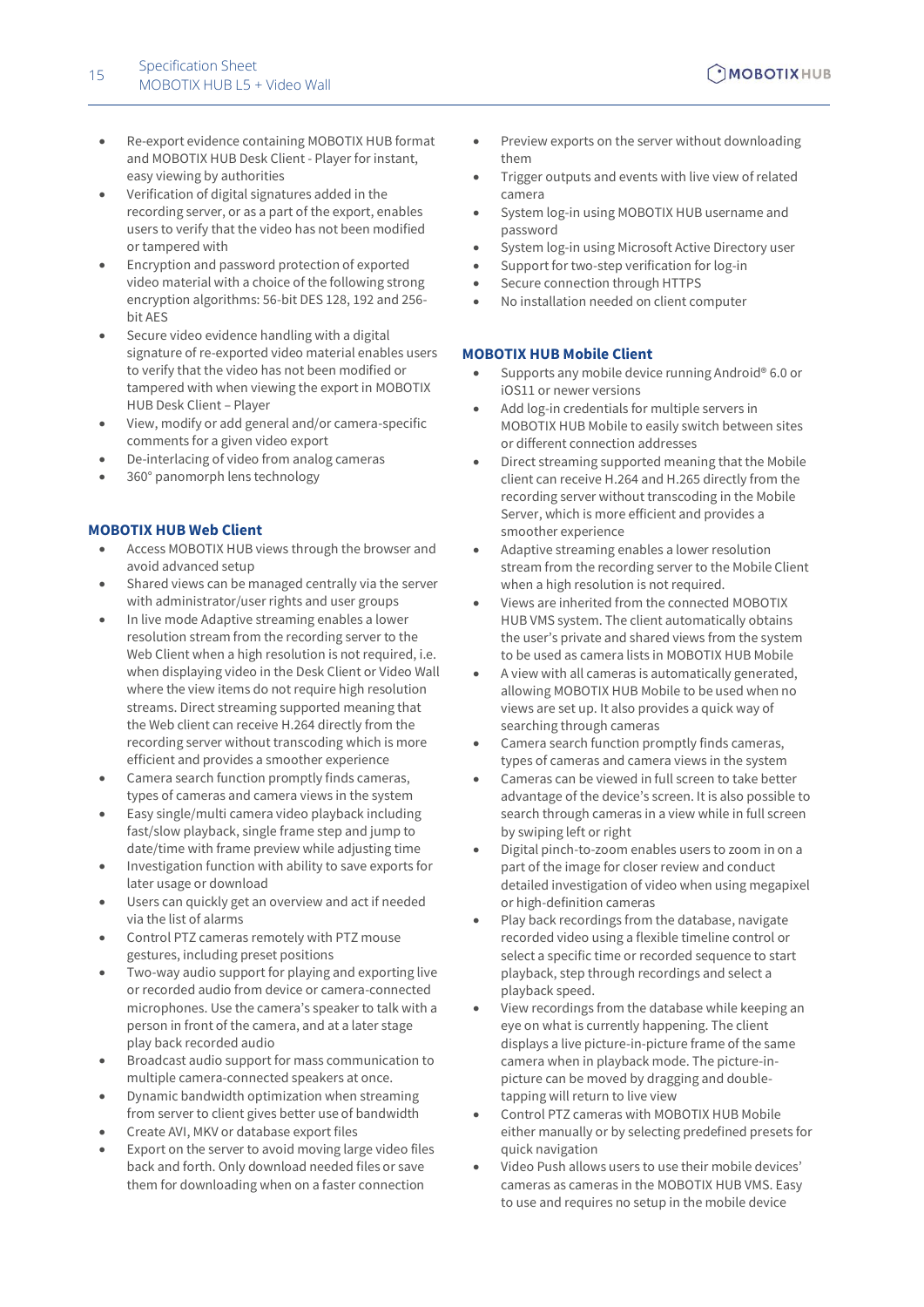- Option to include location metadata in Video Push
- Option to record audio during Video Push
- Two-way audio to play live or recorded audio from device or camera-connected microphones. Use the camera's speaker to talk with a person in front of the camera simply using the Push-To-Talk button. Pushto-talk communication is recorded and can be played back.
- Trigger outputs and events: Mobile devices can trigger outputs connected to the MOBOTIX HUB VMS, or user-defined events to have greater control while on the go
- Connect securely to the MOBOTIX HUB Mobile server using trusted CA certificates for HTTPS encryption. The MOBOTIX HUB Mobile client does not support self-signed certificates. Unencrypted HTTP connection is supported in MOBOTIX HUB Mobile Client.
- Export on the server to avoid moving large video files back and forth. Only download needed files or save them for downloading when on a faster connection
- Receive alarm notifications using Push Notifications, notifications include access to video, alarm information and instructions <sup>6</sup>
- Smart Connect with automatic Mobile Server discovery on LAN using UPnP, and easy connection via WAN to known Mobile servers without having to keep track of actual server addresses
- Investigation function to access investigations done in the Web client
- <span id="page-15-0"></span>Support for two-step log-in verification

#### **MOBOTIX HUB Video Wall**

#### **System**

- Hardware independent, it runs on standard servers and displays. No special video wall hardware or network configurations required
- Flexible and scalable, it supports multiple MOBOTIX HUB Video Walls with an unrestricted number and combination of monitors at any location

#### **Management**

- Management of MOBOTIX HUB Video Wall is fully integrated with the Management Client
- Intuitive MOBOTIX HUB Video Wall builder enables easy definition of any number of MOBOTIX HUB Video Walls, including the size and position of individual monitors
- MOBOTIX HUB Video Wall presets provide powerful control of the layout (camera grid) and camera content
- All user actions are subject to the assignment of user rights

#### **Control**

- Dynamic user control of MOBOTIX HUB Video Wall layout and content through manual drag-and-drop of items from MOBOTIX HUB Desk Client – including; views, cameras, hotspots, carousels, maps, Pro Maps, still images, http pages, alarms, texts, bookmarks (bookmark image or looped bookmark playback), system monitor
- Automatic event-driven control of MOBOTIX HUB Video Wall layout and content based on rules, such as motion detection, I/O, integrated third-party applications, time, or video analytics events
- Layout control enables instant insertion of a camera in a specific monitor and position, changes of MOBOTIX HUB Video Wall monitor layout, setting of all (or some) of the monitors in MOBOTIX HUB Video Wall to a predefined layout and set of camera feeds
- Intuitive integration with the Pro Map function enables users to easily drag-and-drop cameras into MOBOTIX HUB Video Wall from the Pro Map
- Supports seamless manual or rule-based display of any camera in a distributed setup based on MOBOTIX Federated Architecture or MOBOTIX Interconnect
- Interactive and remote-controlled playback of recordings on the MOBOTIX HUB Video Wall

#### **View**

• Individual MOBOTIX HUB Desk Client users can view MOBOTIX HUB Video Wall views as a part of the available view selection, which also enables MOBOTIX HUB Video Wall to be used as an operator collaboration.

<sup>6</sup> Use of Push Notifications require MOBOTIX HUB Advanced Services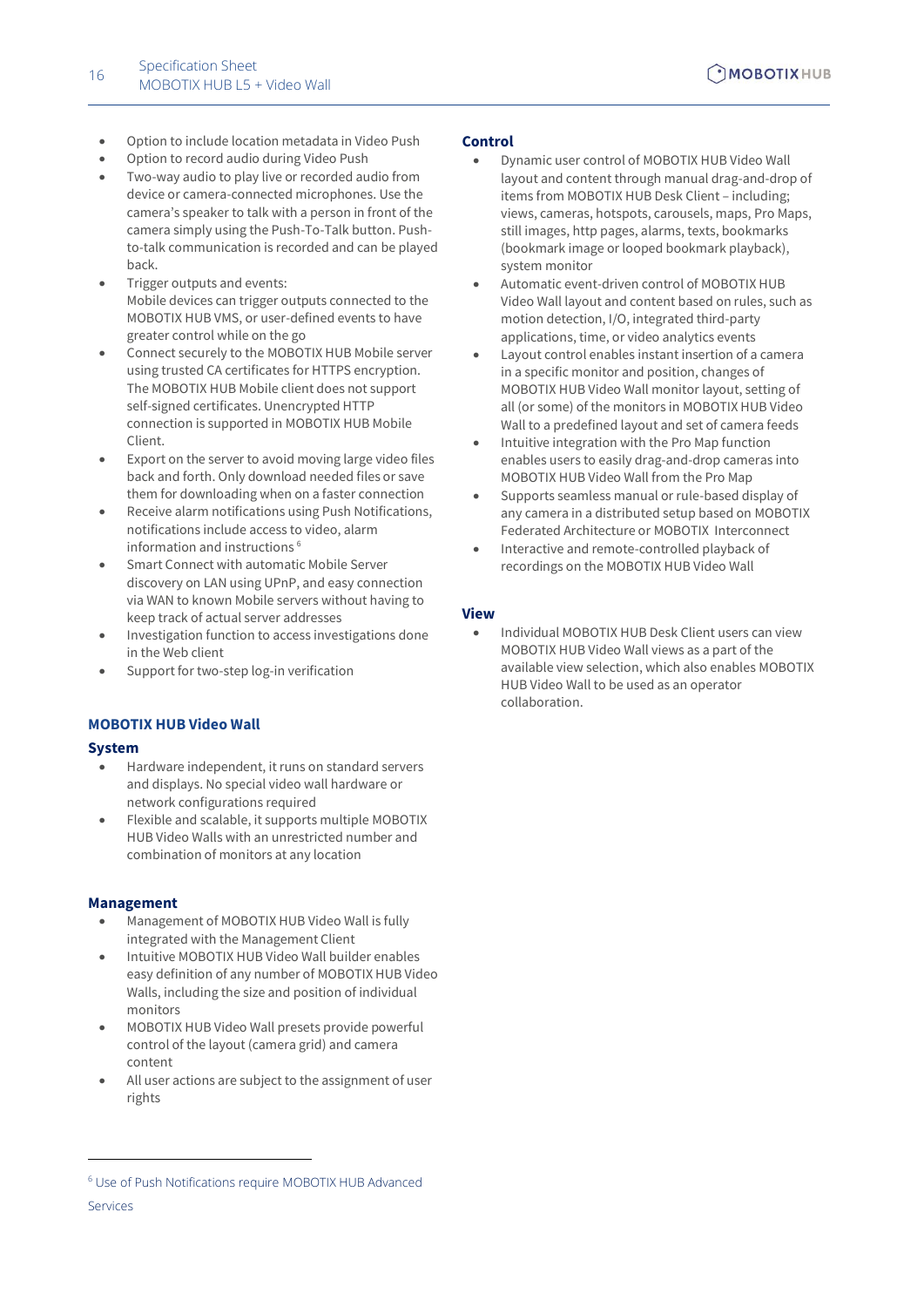## **Miscellaneous**

#### **GDPR-ready seal**

MOBOTIX HUB L5 is a GDPR certified product by obtaining EuroPriSe GDPR-ready seal.

#### **FIPS 140-2 compliant mode**

MOBOTIX HUB can be used in a FIPS 140-2 compliant mode.

#### **Minimum system requirements**

The following are minimum requirements for the computers used, please refer to: [http://hub.mobotix.com](http://hub.mobotix.com/)

#### **Licensing structure**

#### **Server base license**

- An MOBOTIX HUB L5 server base license is mandatory for installing the product
- The base server license permits the following deployments within the legal entity purchasing the base server license:
- Unrestricted number of Management Servers
- Unrestricted number of Recording Servers
- Unrestricted number of MOBOTIX HUB Desk Clients, MOBOTIX HUB Web Clients and MOBOTIX HUB Mobile applications

#### **Hardware device license**

MOBOTIX MOBOTIX HUB VMS products support IP devices. IP devices can be cameras, encoders, video services or other types of video and non-video devices that are addressed through a unique IP address in the applied installation of the Product. For IP devices with one IP address included in the MOBOTIX Supported Device List, one device license is needed per IP device connected to and enabled in the Product. For IP devices with more than one enabled IP address, the number of required device licenses is specified in the MOBOTIX Supported Device List. Please check the supported IP devices, the required number of licenses and the exceptions in the Supported Device List at [https://hub.mobotix.com](https://hub.mobotix.com/) The following exceptions apply: (i) for IP devices connected to the Product through intermediate device or intermediate system one device license per enabled video channel is required; (ii) IP devices with multiple lens or sensors and encoders with up to 16 connected analog cameras, count as only one IP device; (iii) for encoders with more than 16 channels one device license per enabled video channel is required. Additional specific exceptions may apply, please refer to the MOBOTIX Supported Device List for the details.

For IP devices not included in the MOBOTIX Supported Device List, the following apply: (i) IP devices with video capabilities require one device license per enabled video channel, and (ii) IP devices without video capabilities require one device license per IP address. Specific license terms may apply for the specific MOBOTIX HUB VMS products, please refer to the Products' specific terms and conditions.

In total, for all copies of the product installed under this license, the product may only be used with hardware devices as you have purchased hardware device licenses for. An unlimited number of hardware device licenses can be purchased. To extend an installation with additional hardware device licenses, the base server license number (SLC) is required when ordering.

#### **Licensing of MOBOTIX Interconnect**

• One MOBOTIX Interconnect device license is required per device (camera) in an interconnected site that is enabled in the central MOBOTIX HUB L5 system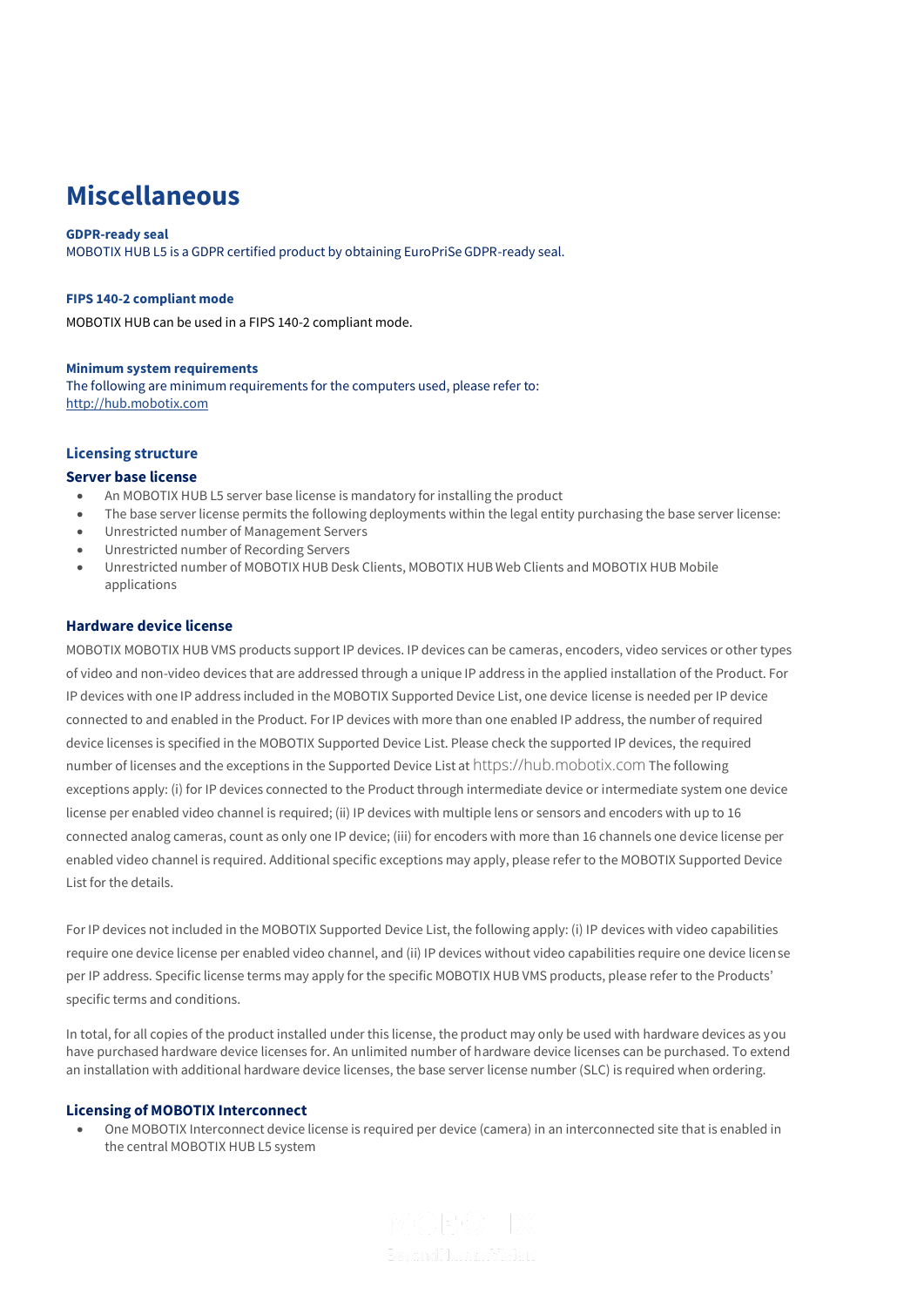#### **Licensing of MOBOTIX Federated Architecture**

• The use of MOBOTIX Federated Architecture is free and not subject to licensing. This implies that an unrestricted number of sites and cameras can be included in the federated hierarchy, without the need for additional or special licenses

#### **MOBOTIX HUB Video Wall application license**

• MOBOTIX HUB Video Wall is an add-on product that is included in the base license of MOBOTIX HUB L5 2019 R3, which permits connection of an unrestricted numbers of MOBOTIX HUB Video Walls (including physical displays) and camera feeds

#### **Advanced Audio Codec (AAC) license**

• The use of AAC audio decoding within the MOBOTIX HUB Desk Client is licensed and requires a license per concurrent MOBOTIX HUB Desk Client. All MOBOTIX HUB VMS Base licenses (SLC's) for products supporting AAC audio include AAC licenses for 2 concurrent MOBOTIX HUB Desk Clients. Additional licenses can be purchased in packs of 50 if needed.

MOBOTIX is a trademark of MOBOTIX AG in the European Union, the U.S.A. and in other countries. Sold only to distributors or commercial clients. Subject to change without notice. MOBOTIX do not assume any liability for technical or editorial errors or omissions contained herein. All rights reserved. ® MOBOTIX AG 2021